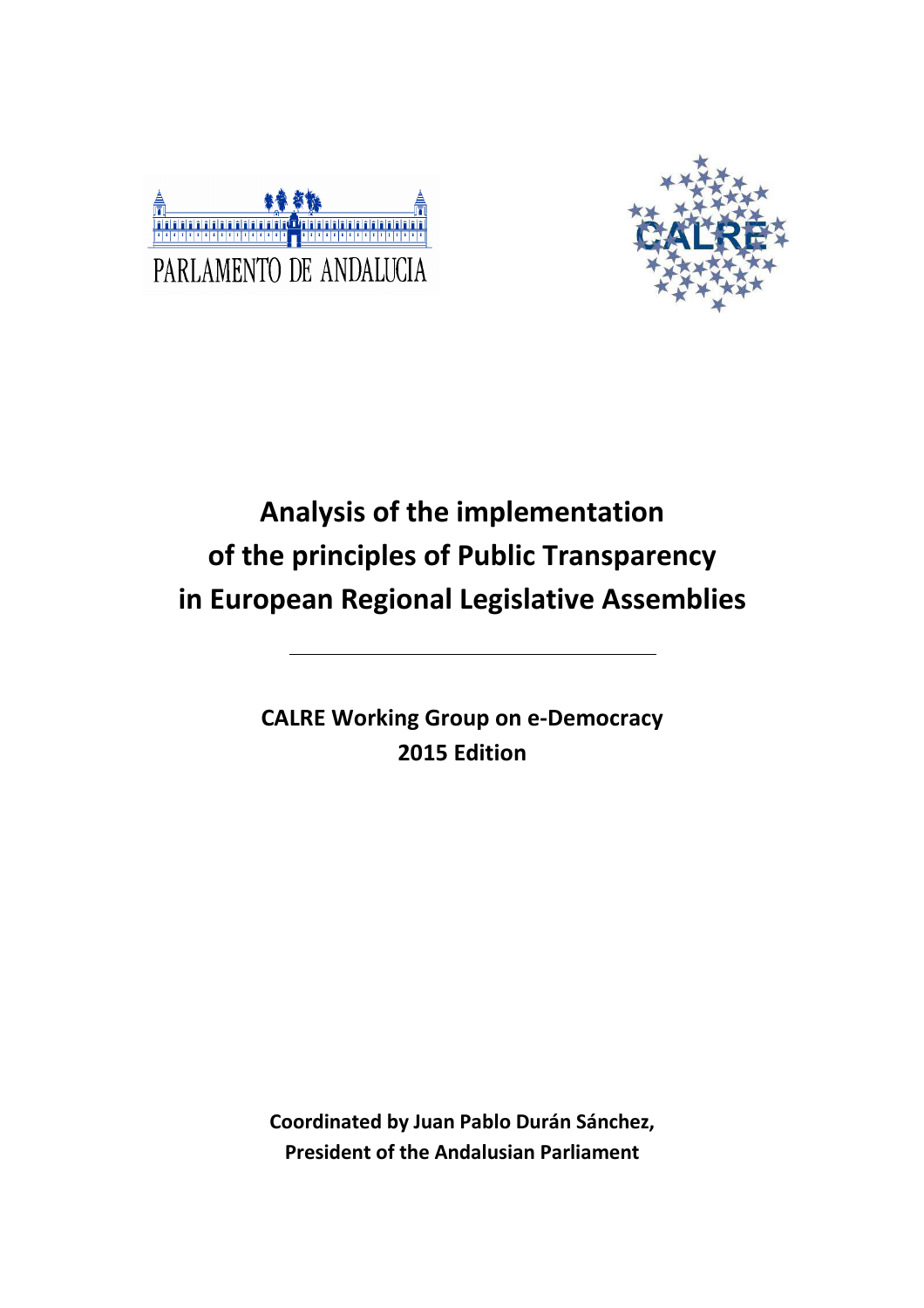| PARLAMENTO DE ANDALICIA |  |
|-------------------------|--|



| <b>Introduction</b>                                                            | 3  |
|--------------------------------------------------------------------------------|----|
| Why a study on Transparency?                                                   | 4  |
| <b>Methodology</b>                                                             | 5  |
| <b>Part I. Indicators for the Analysis of the</b>                              |    |
| <b>Implementation of Public Transparency</b>                                   |    |
| <b>Regulations and Legislation</b>                                             | 8  |
| <b>Visibility of Transparency</b>                                              | 8  |
| <b>Content</b>                                                                 | 9  |
| <b>Requests for information</b>                                                | 13 |
| <b>Valuation of Public Transparency</b>                                        | 13 |
| <b>Part II. Evaluation of Good Practices in Transparency</b>                   | 15 |
| <b>Part III. Innovative Projects and Initiatives</b><br>in Public Transparency | 19 |
| <b>Conclusions</b>                                                             | 30 |
| <b>Acknowledgements</b>                                                        | 33 |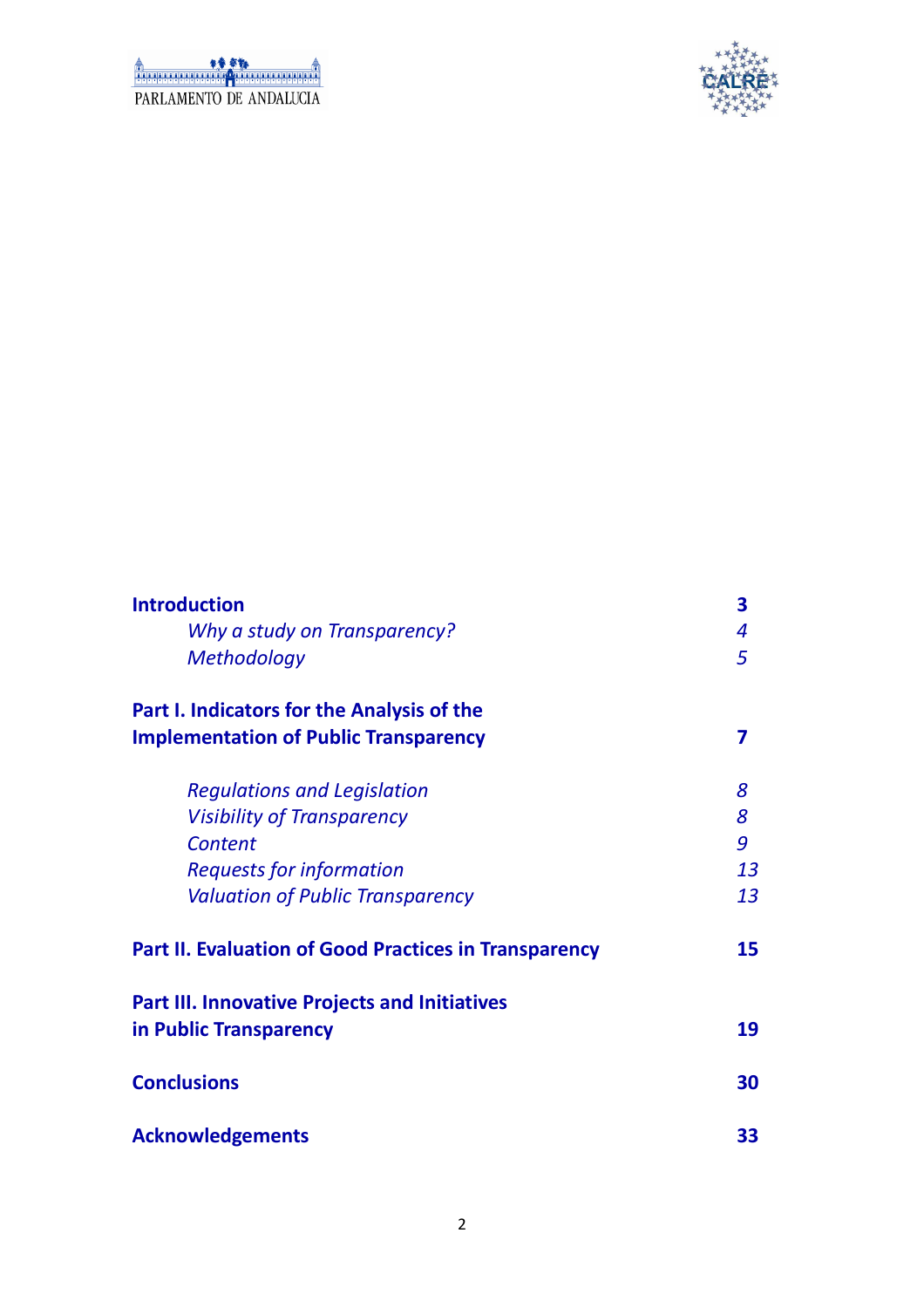



The Transparency of public institutions is inherent to Democracy and plays a fundamental role in the development of an advanced democratic society and in the promotion of a fluid, proactive relationship between the institutions and the citizen.

With the enshrinement of the Right to Information in the Declaration of the Human and Civil Rights in France in 1789, recognised by the General Assembly of the United Nations in 1948, the foundations were laid for the regulations and laws which, today, regulate, promote and protect the Transparency of public institutions and the citizens' right of access to information.

Over recent decades, as the different European States, and the regions which comprise them, have developed the mechanisms necessary to guarantee Public Transparency, the accountability of the institutions takes on a new dimension in the  $21<sup>st</sup>$  century thanks to Information and Communication Technologies (ICT), with Internet being the main player and, in this case, an ally.

The Internet is, therefore, an essential tool for two-way communication between the institutions and the citizens in the field of Transparency. In the case of the institutions, it eliminates barriers and obstacles when providing Active Publicity, which involves the dissemination of public information at the initiative of the institutions which hold it. In the case of the citizens, ICTs guarantee that they can exercise their right of access to public information, providing the means and mechanisms by which to address the institutions to request information of interest.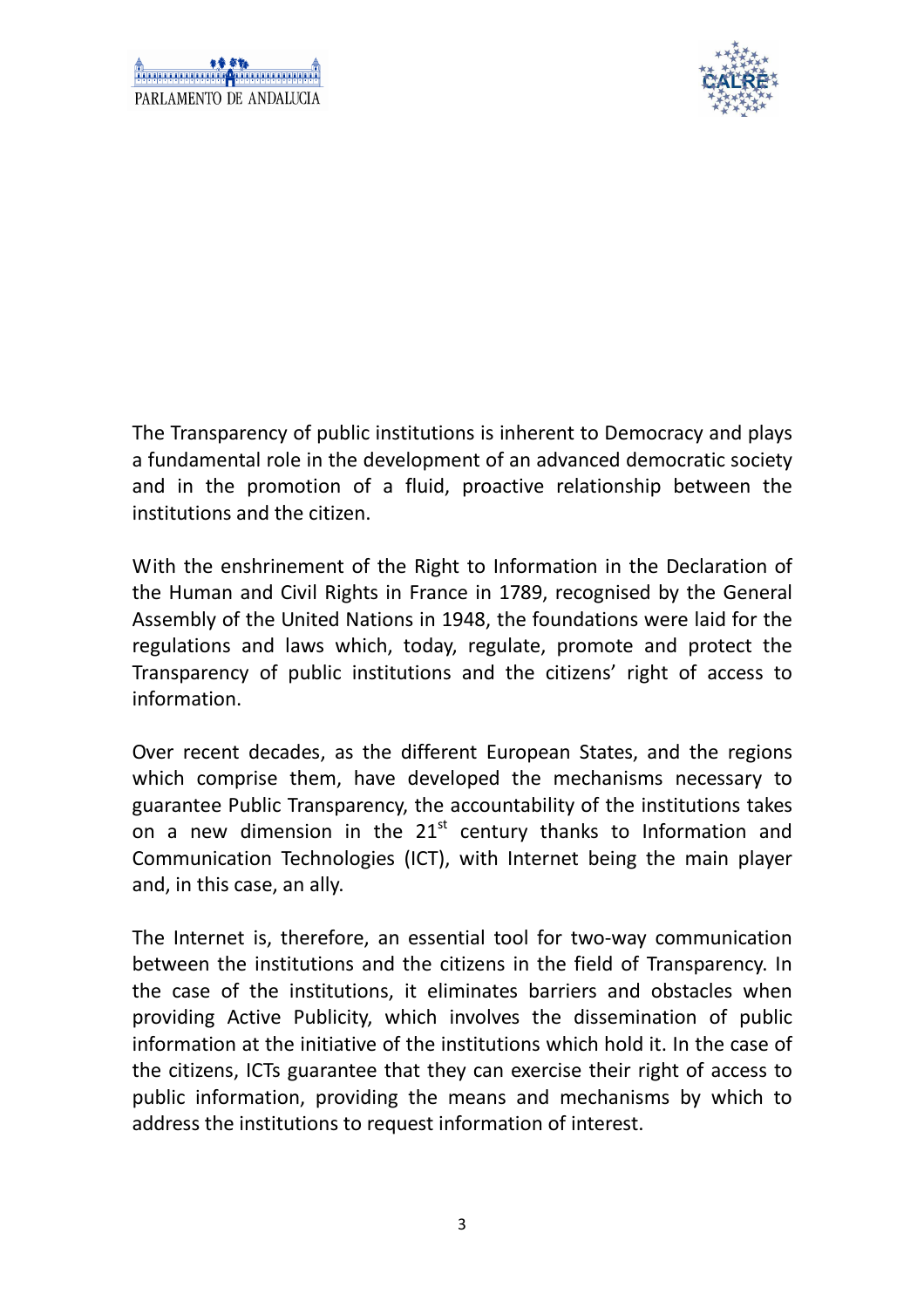

A new scenario which is validated and protected by the development of new regulations and legislation, such as the Council of Europe Convention on Access to Public Documents, of 18 June 2009, and other European directives, as well as the enactment or adaptation of transparency laws in European States and their regions.

#### **Why a study on Transparency?**

Public Transparency, together with the mechanisms which encourage public participation, constitutes a unique opportunity to promote interaction between the representatives and the represented and to bring European citizens closer to the institutions, encouraging their interest and regaining their trust.

In this regard, one of the main objectives of the Working Group on e-Democracy of the Conference of European Regional Legislative Assemblies (CALRE), coordinated by the Presidency of the Andalusian Parliament, is to promote Transparency and the accountability of European regional parliaments through the principles of access to public information and Active Publicity.

In the 2013 and 2014 editions, the elements of Public Transparency were analysed within the general concept of e-Democracy. However, on this occasion, and given the growing importance and visibility of the principles of Public Transparency, which can be seen both in the interest shown by the institutions and in the demand from the citizens, the Working Group considered it opportune to carry out a specific study on the "*Implementation of Public Transparency in European regional assemblies and parliaments"*.

The objective is to ascertain and define the model of Public Transparency in European regional legislative assemblies and to produce a document that will serve as the basis for the analysis of evolution in the field in the coming years, and to advise and/or serve as a guide to European regional parliaments which are in the initial or intermediate stages of the implementation of Transparency measures.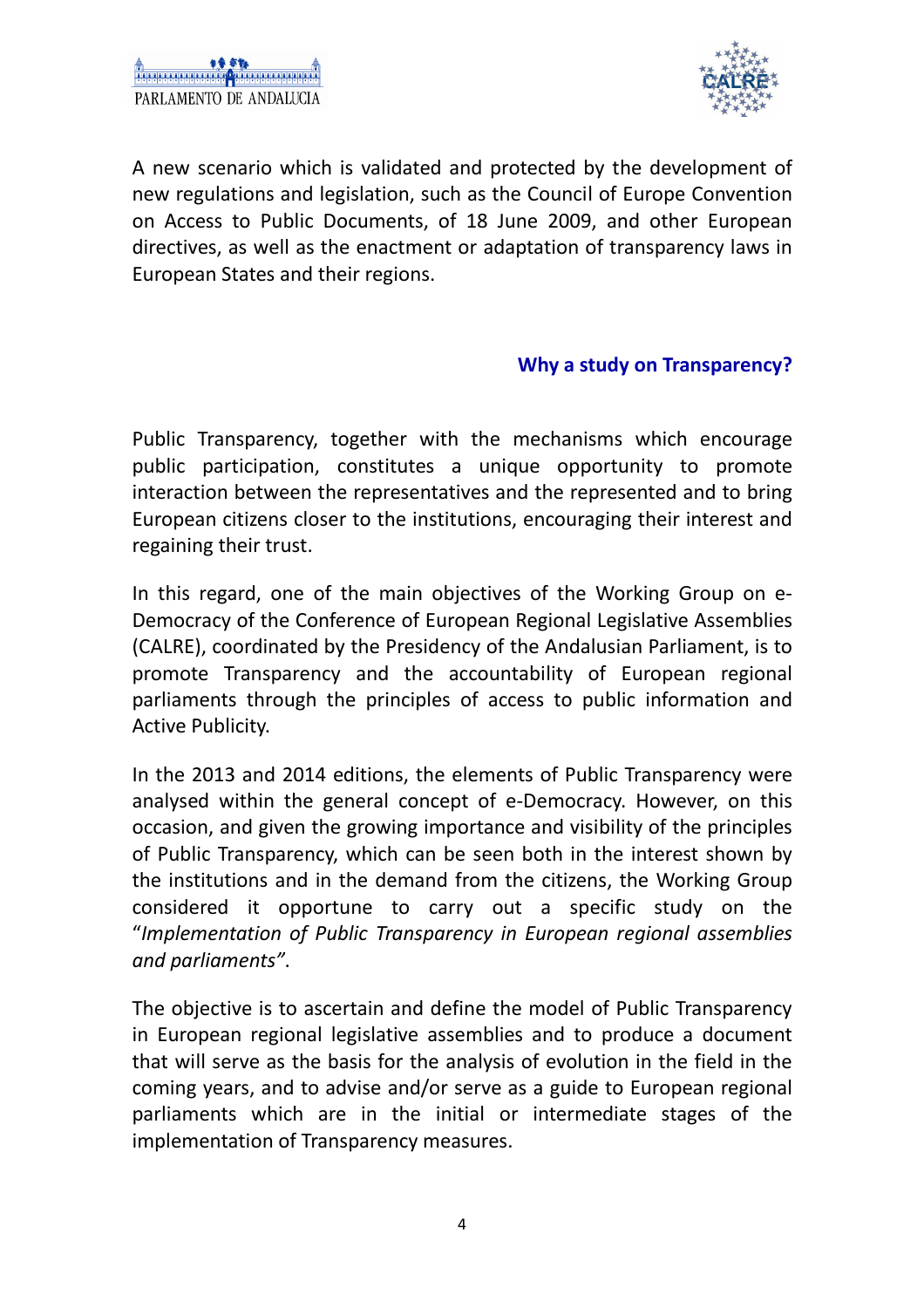

#### **Methodology**

The study of the *Implementation of Public Transparency in European Regional Legislative Assemblies* has been undertaken by means of a questionnaire sent to the Parliaments and Assemblies which are members of CALRE.

The questionnaire was elaborated on the basis of items similar to those evaluated by specialised bodies and associations in Transparency International, with three differentiated analytical blocks.

Firstly, the indicators of the implementation of Public Transparency in European regional parliaments, which include *"Regulations and Legislation"*, *"Visibility of Transparency"*, *"Content"* or Active Publicity, *"Request for Information"* and *"Valuation of Public Transparency"*.

The second analytical block is centred on the valuation of good Public Transparency practices by means of the quantitative and qualitative analysis of the measures used to encourage and promote Transparency and access to public information.

Lastly, there is a third block in which regional parliaments and assemblies which have taken part in the study are invited to share their innovative projects and initiatives in the field of Public Transparency.

The questionnaires were sent by e-mail to all of the CALRE assemblies and parliaments in early April 2015 and the responses were received during the second quarter of 2015.

A total of 23 regional parliaments and assemblies from six European countries responded to the request for collaboration with the CALRE Working Group on e-Democracy study.

The participants were the assemblies of Abruzzo (Italy), Andalusia (Spain), Asturias (Spain), Azores (Portugal), Calabria (Italy), the Canary Islands (Spain), Cantabria (Spain), Friuli Venezia Giulia (Italy), Lombardy (Italy), Madrid (Spain), Molise (Italy), Upper Austria (Austria), the Basque Country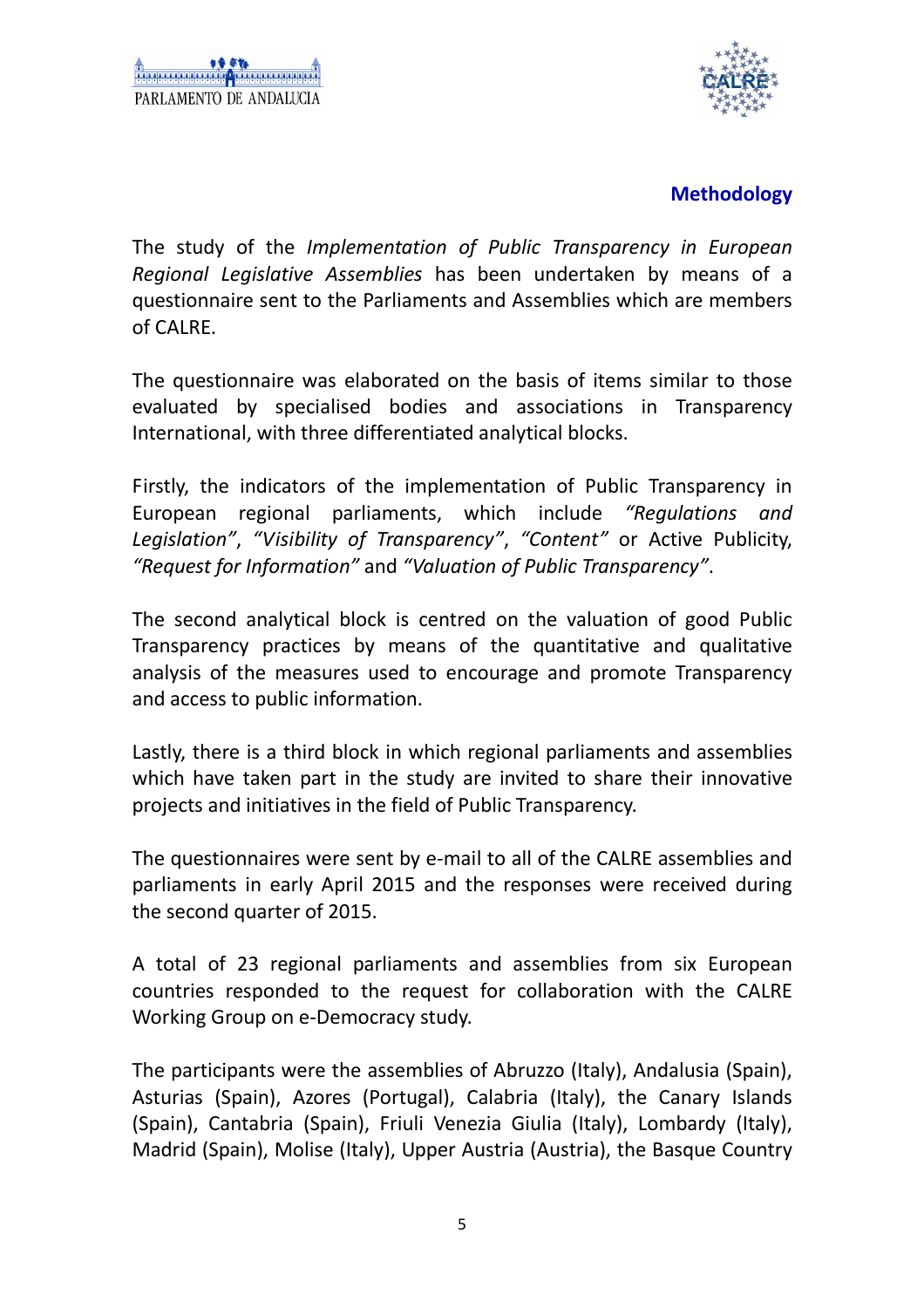

(Spain), Piedmont (Italy), Emilia Romagna (Italy), La Rioja (Spain), Saxony (Germany), Salzburg (Austria), Schleswig-Holstein (Germany), Styria (Germany), Tuscany (Italy), Voralberg (Austria) and Walloon (Belgium).

The results and statistics from the study, following the order of the analytical blocks of the questionnaire, are shown below.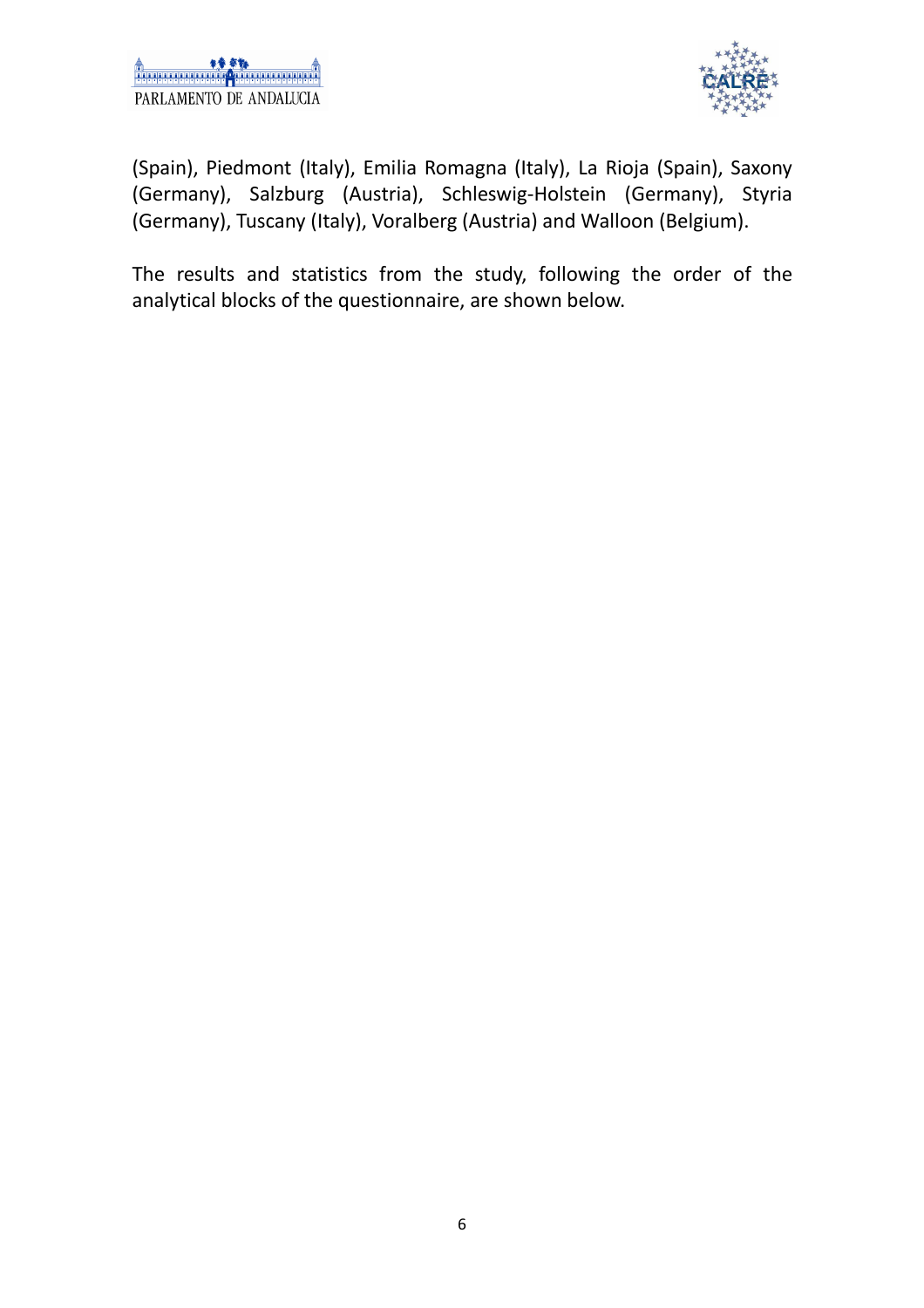

# **PART I. Indicators for the Analysis of the Implementation of Public Transparency**

The implementation of Public Transparency in European legislative assemblies has been evaluated through the analysis of indicators in five areas:

**Regulations and legislation**, to ascertain the degree of development of the regulations and laws on Public Transparency in the participating parliaments.

**Visibility of Transparency**, with regard to the use of Information and Communication Technologies for the purpose of Active Publicity.

**Contents** to discover the type of public information and data that the institutions share at their own initiative and which includes data of interest about members of parliament, parliamentary groups, administrative procurement, the parliamentary budget and the personnel of the assemblies. This information is known as Active Publicity.

**Requests for information**, about the mechanisms provided for the citizens to demand public information about Parliamentary activity.

**Valuation of Public Transparency**, to reveal the importance given to Public Transparency by the assemblies.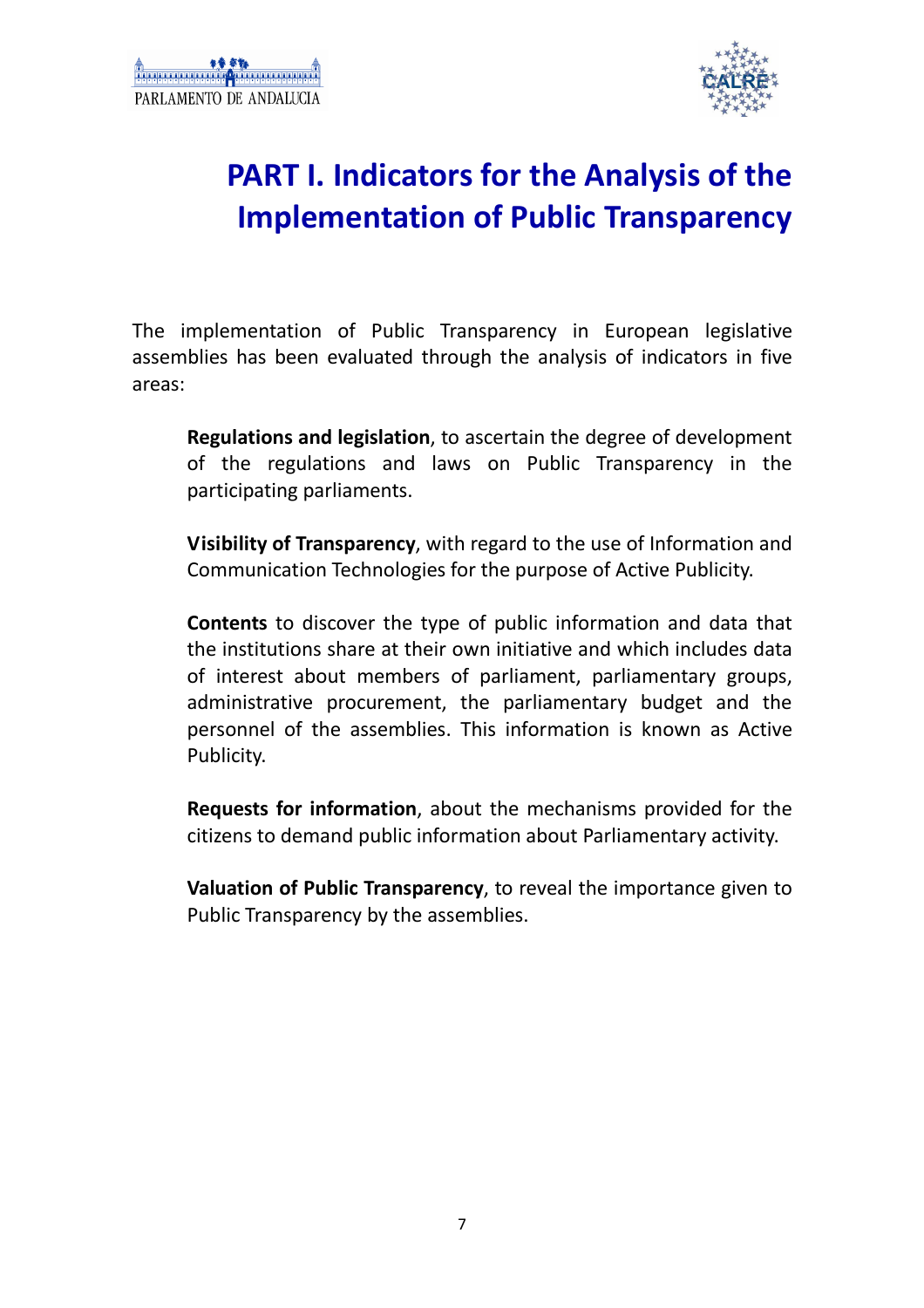

## **Regulations and Legislation**

**Ninety-five percent of parliaments have a national law or regulation governing Transparency**. The earliest dates back to 1980, such as the regulations developed in Italy and their later modifications, while the most recent was applied in 2014, in the case of the Azores (Portugal).

At regional level, **only half (52%) have specific regional regulations on Public Transparency**. These are the assemblies of Abruzzo, Andalusia, Calabria, the Canary Islands, Friuli Venezia Giulia, Molise, Emilia Romagna, La Rioja, Salzburg, Tuscany, Voralberg and Walloon. The first were passed in Italy in 1983 and the most recent was the Law on Public Transparency of Andalusia, passed in 2014.

Despite this, **61 percent of the parliaments surveyed regulate public transparency processes by means of their internal rules and regulations**, implementing the national rules only in the case that there is no regional regulation. This is the situation of the parliaments and assemblies of Abruzzo, Andalusia, Calabria, the Canary Islands, Friuli Venezia Giulia, Lombardy, Madrid, Molise, Piedmont, Emilia Romagna, Salzburg, Tuscany, Voralberg and Walloon.

## **Visibility of Transparency**

European regional legislative assemblies have embraced visibility in the exercise of Public Transparency through the use of Information and Communication Technologies (ICTs). Thus, **eight of ten of the Parliaments surveyed have a specific space devoted to Transparency on their website** implemented between 2000 and 2014.

Moreover, 65 percent have specific personnel working in the area of Transparency.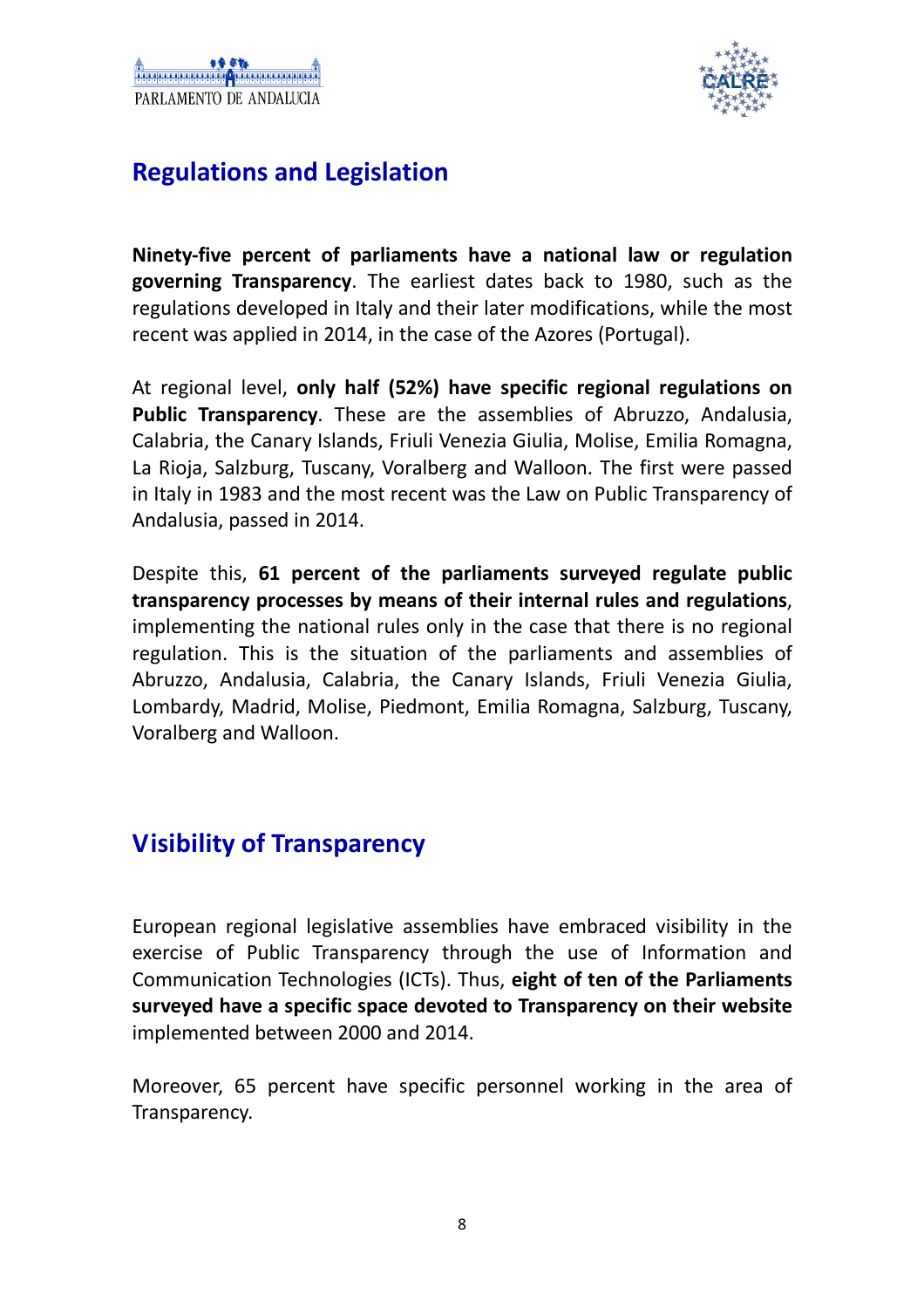

## **Content**

#### *Assembly Members*

Some of the data which arouses most interest among the citizens with respect to their institutions is information about public representatives. In this regard, **one hundred percent of the assemblies include a personal file on each assembly member on their website**, although the results of the study indicate that the public information provided about the assembly members varies widely.

All of the assemblies stand out for the inclusion of information about the members, their biographical details, the office held and their parliamentary initiatives (90 percent) and offer means of contacting the public representatives by e-mail (95 percent).

However, they are not so forthcoming in the provision of other types of information. **Only four out of ten publish the parliamentary diary of assembly members**, while 14 percent include the political agenda (whose publication is, in all events, at the assembly member's discretion).

As regards economic information, **six out of ten assemblies include detailed information on the remuneration of members**, half include information about their declaration of assets and 46 percent include their income tax declaration.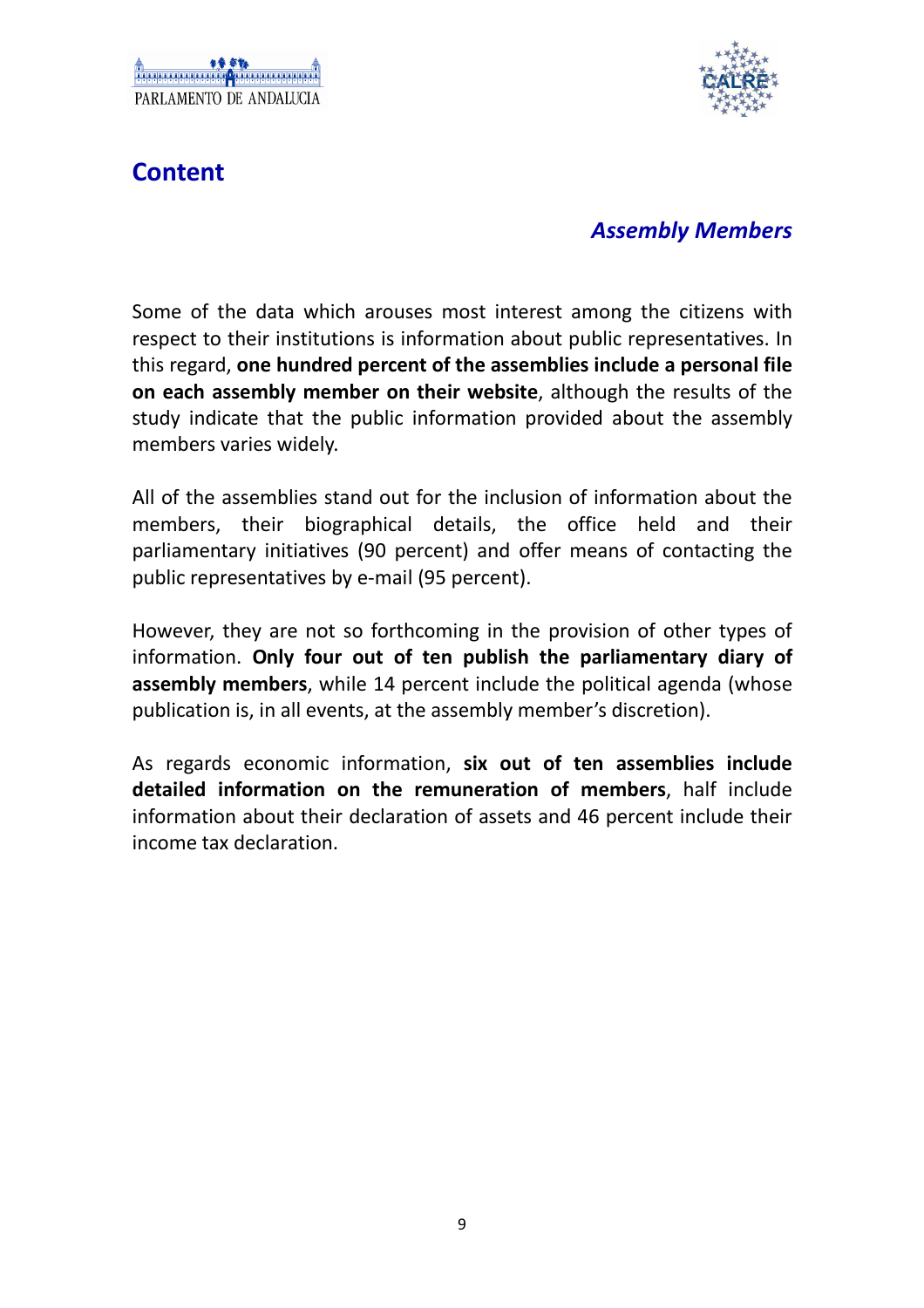

| <b>Information about Assembly Members</b>                |      |
|----------------------------------------------------------|------|
| Personal online file on each member                      | 100% |
| Biography of the members                                 | 95%  |
| Functions of and/or office held by the members           | 100% |
| Interventions in assembly sessions and commissions of    | 72%  |
| each member in the personal online file                  |      |
| Legislative initiatives proposed by each assembly member | 90%  |
| Parliamentary diary of the members                       | 40%  |
| Political diary of the members                           | 14%  |
| Are members required to give information about their     |      |
| political agenda?                                        |      |
| E-mail address of the members                            | 95%  |
| Social network profiles of the members                   | 28%  |
| Information about their declaration of assets            | 50%  |
| Information about their income tax declaration           | 46%  |
| Detailed information about their remuneration            | 59%  |
| Does this personalised information appear in the file of | 65%  |
| each member?                                             |      |
| Attendance of members at plenary sessions                | 64%  |

**Table 1**

#### *Parliamentary groups*

In the case of information about Parliamentary Groups, the general information provided by assemblies is notable, with data about the composition and funding of parliamentary groups, while they need to improve the Active Publicity regarding the internal regulations of the groups and their accounting, which is provided in half of the cases.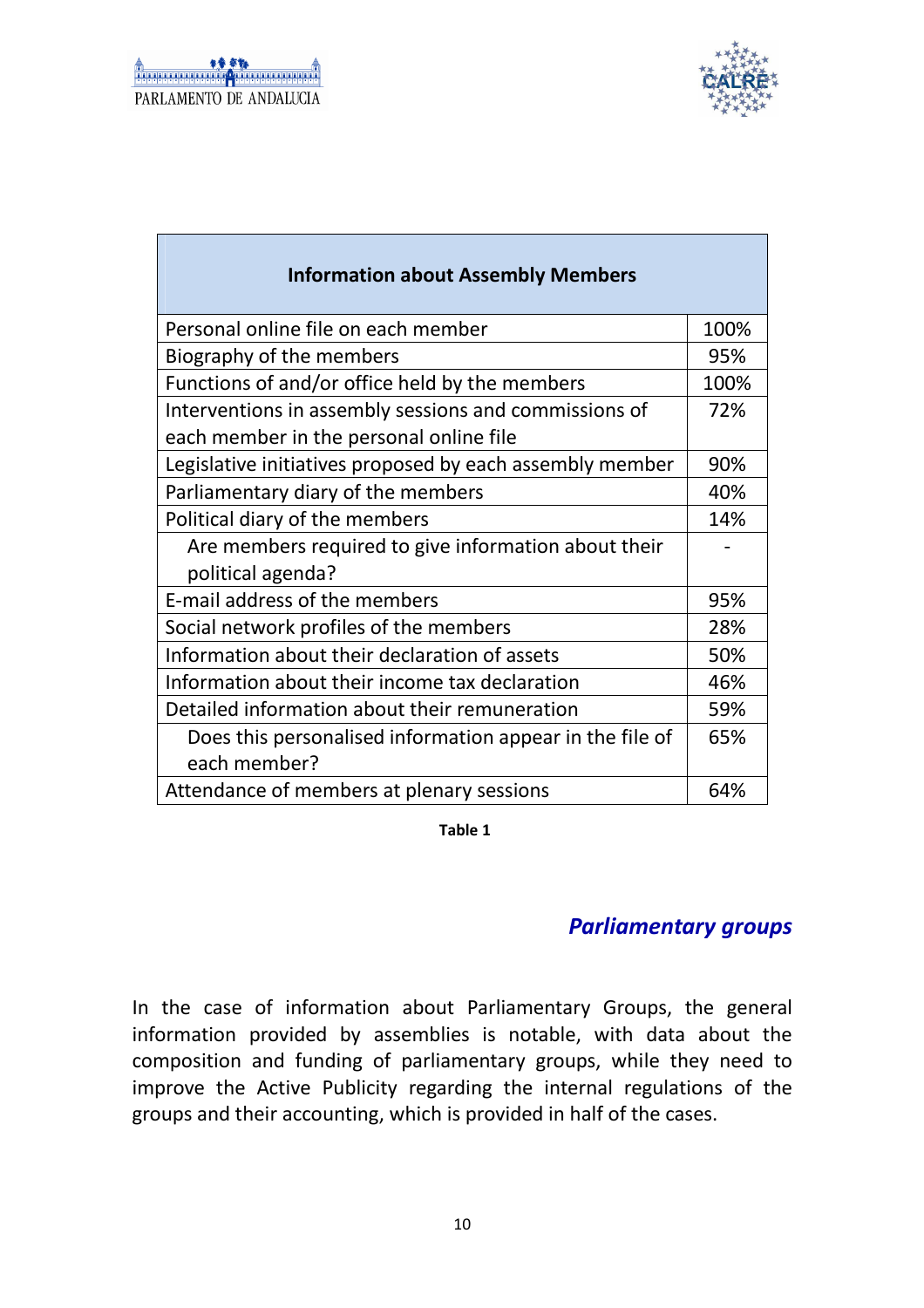

| <b>Information about Parliamentary Groups</b>            |      |
|----------------------------------------------------------|------|
| Information about the internal regulations of the groups | 59%  |
| Information about the composition and structure of       | 100% |
| parliamentary groups                                     |      |
| Information about the funding of the groups              | 82%  |
| Accounting information about parliamentary groups        | 55%  |

**Table 2**

#### *Administrative procurement*

**Six out of ten assemblies offer detailed information about administrative procurement processes**, although only half include data on minor contracts, with very different thresholds, from all contracts to only those of more than €3000.

| <b>Information about Administrative Procurement</b>           |             |
|---------------------------------------------------------------|-------------|
| Information about procurement rules                           | 65%         |
| Information about the members of the procurement<br>committee | 65%         |
| Information about public calls for tenders                    | 64%         |
| List of current contracts                                     | 60%         |
| List of minor contracts                                       | 52%         |
| From what amount?                                             | $0 - €3000$ |
| Detailed list of official vehicles                            | 48%         |

**Table 3**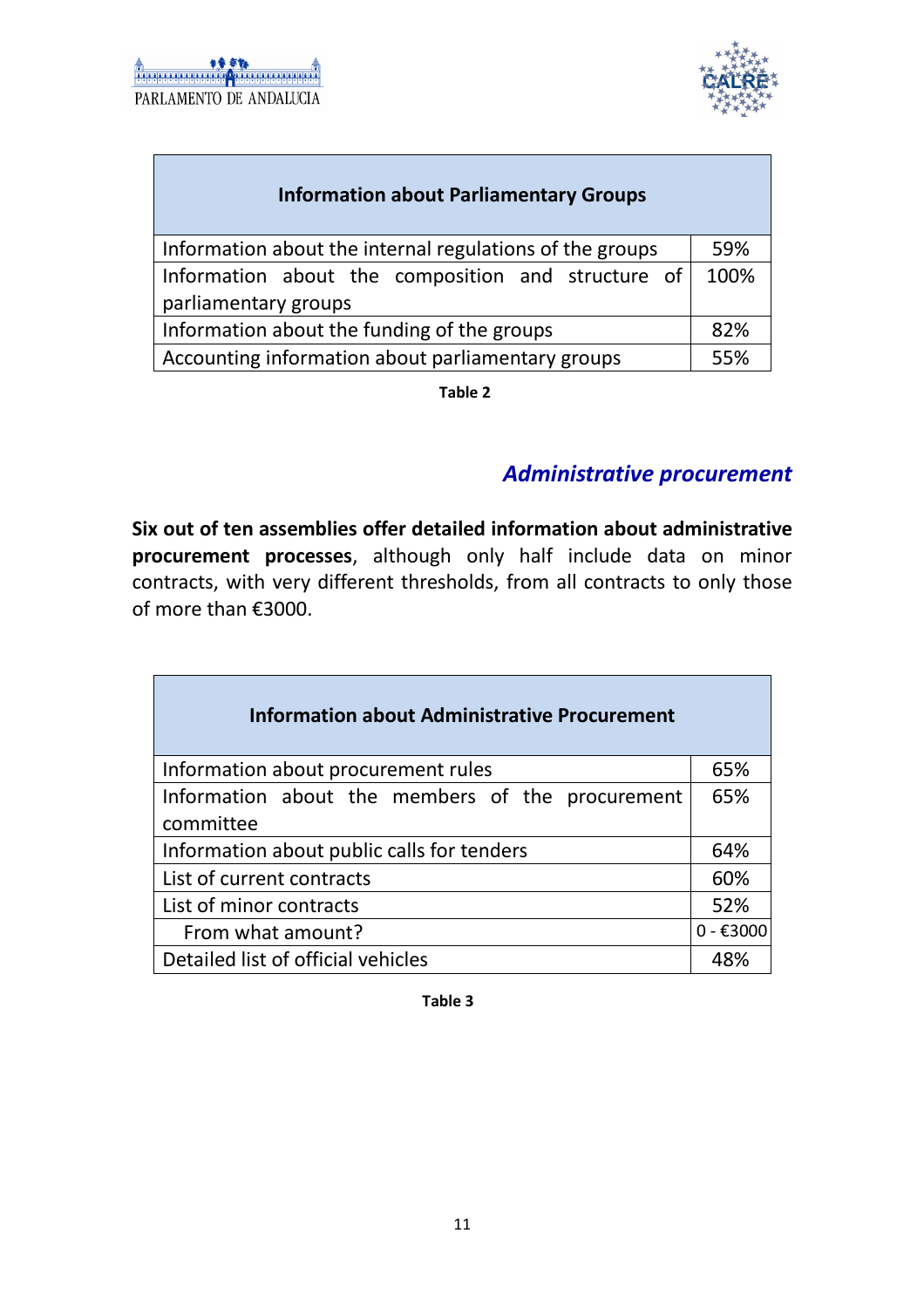

#### *Parliamentary Budget*

This section deserves **special distinction for the assemblies** surveyed, since practically all of them provide **detailed information about the Parliamentary Budget and its implementation**. Only one of the assemblies does not offer information in this section.

| <b>Information about the Budget</b>                 |     |
|-----------------------------------------------------|-----|
| Initial parliamentary budget published              | 95% |
| Implementation of the budget published              | 78% |
| Final liquidation of the budget published           | 92% |
| Evolution of the budget over recent years published | 70% |

**Table 4**

#### *Parliamentary Personnel*

**Seventy-five percent of the assemblies publish a list of jobs**, and of these, 59% give details of the profiles and remuneration of personnel. Furthermore, 83% include information about offers of public employment and selection processes on their website.

| <b>Information on Personnel</b>                       |     |
|-------------------------------------------------------|-----|
| List of jobs in the Parliament published              | 74% |
| Profiles detailed                                     | 59% |
| Remuneration detailed                                 | 59% |
| Organisation chart of services and managers published | 78% |
| Offers of public employment and personnel selection   | 83% |
| processes published                                   |     |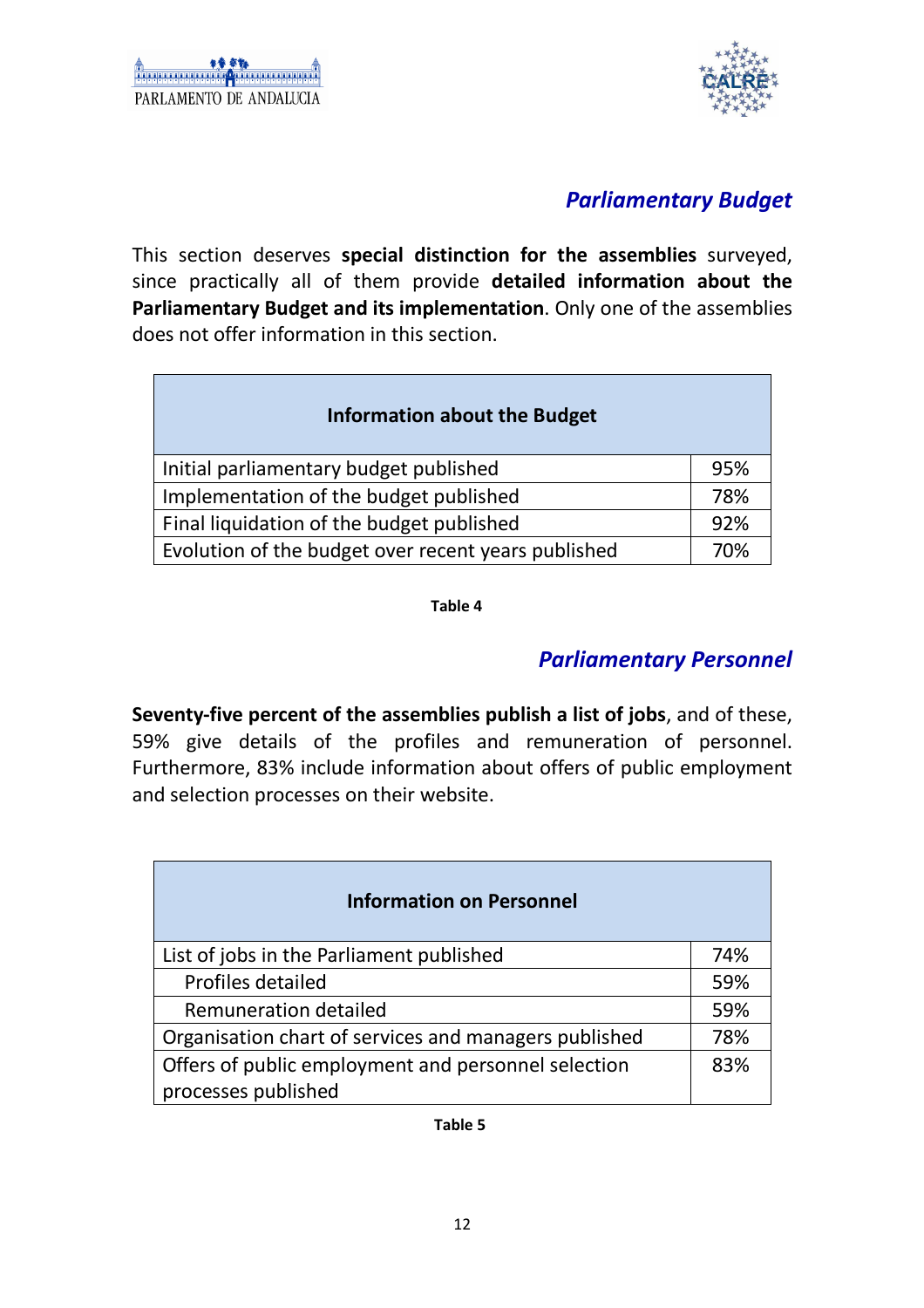

## **Requests for information**

Three out of four assemblies surveyed complete the Public Transparency cycle by providing citizens with the mechanisms necessary to request public information from the institution.

The response time varies from same-day replies to a maximum period of 30 days.

Only 14% of the assemblies have an FAQ section on Public Transparency on their website to attend to requests by citizens.

### **Valuation of Public Transparency**

After analysing the content published on their websites, the assemblies responding to the survey were asked about their valuation of Public Transparency and its relevance in the relationship between institutions and citizens.

The assemblies agree that **Transparency is the appropriate means to regain the trust of the citizens** in the institutions and their representatives.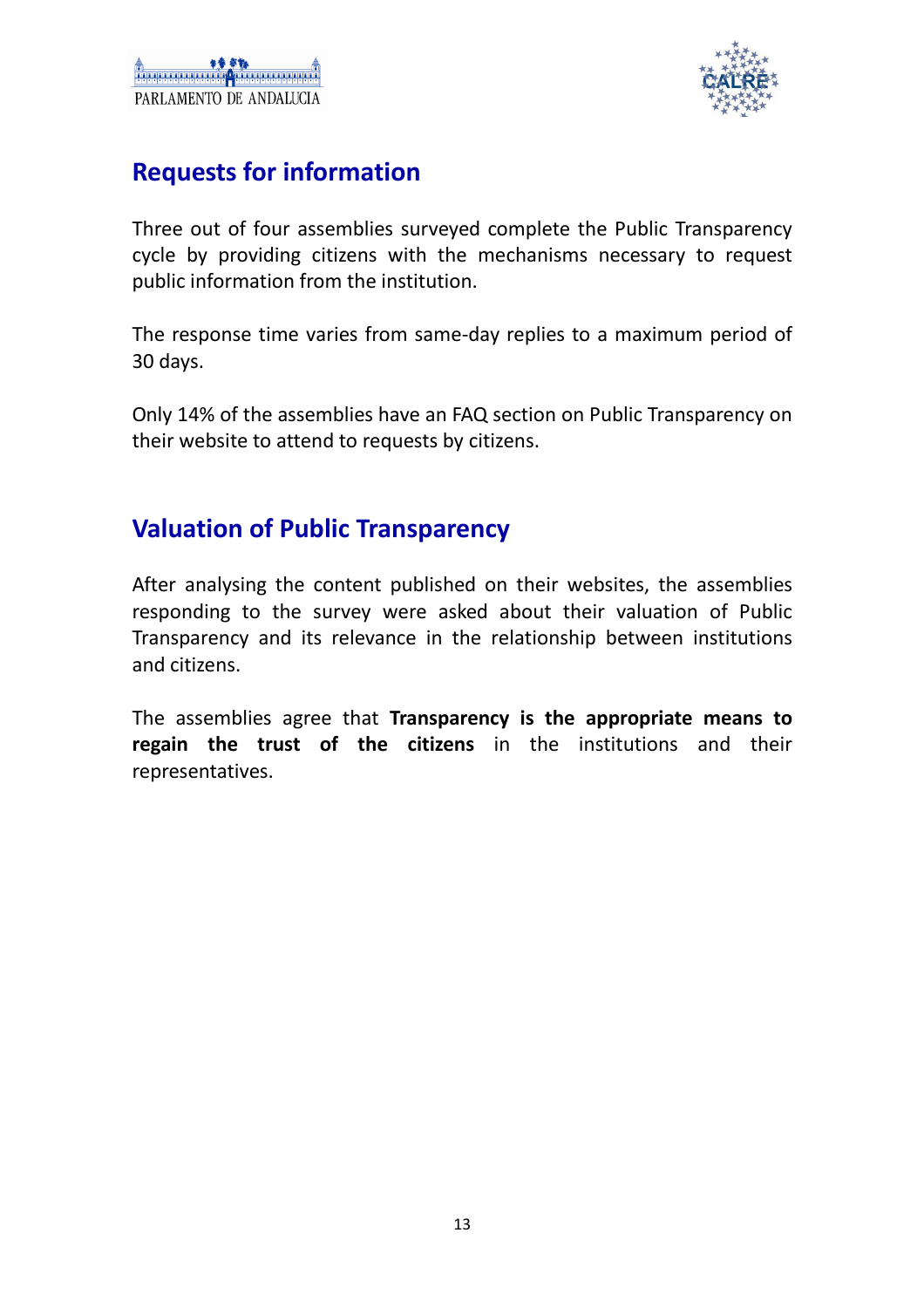

| <b>Valuation of Public Transparency</b><br>(4: High. 3: Fairly High. 2: Low. 1: Very Low)        |     |     |                |     |
|--------------------------------------------------------------------------------------------------|-----|-----|----------------|-----|
|                                                                                                  | 4   | 3   | $\overline{2}$ | 1   |
| Public Transparency brings the institutions closer<br>to the citizens                            | 65% | 30% |                | 5%  |
| Public Transparency increases the alienation of<br>the citizens with respect to the institutions | 9%  | 9%  | 24%            | 58% |
| Public Transparency is a priority of the<br>institutions                                         | 55% | 35% | 10%            |     |

**Table 6**

**Sixty-five percent of the assemblies believe that Public Transparency is valued "highly" in bringing the institutions closer to the citizens**, while 30 believe that it is "fairly favourable". Furthermore, **90 percent believe that Public Transparency is a priority of the institutions**.

Moreover, **82 percent do not believe that Transparency increases the alienation of the citizens with respect to the institutions**.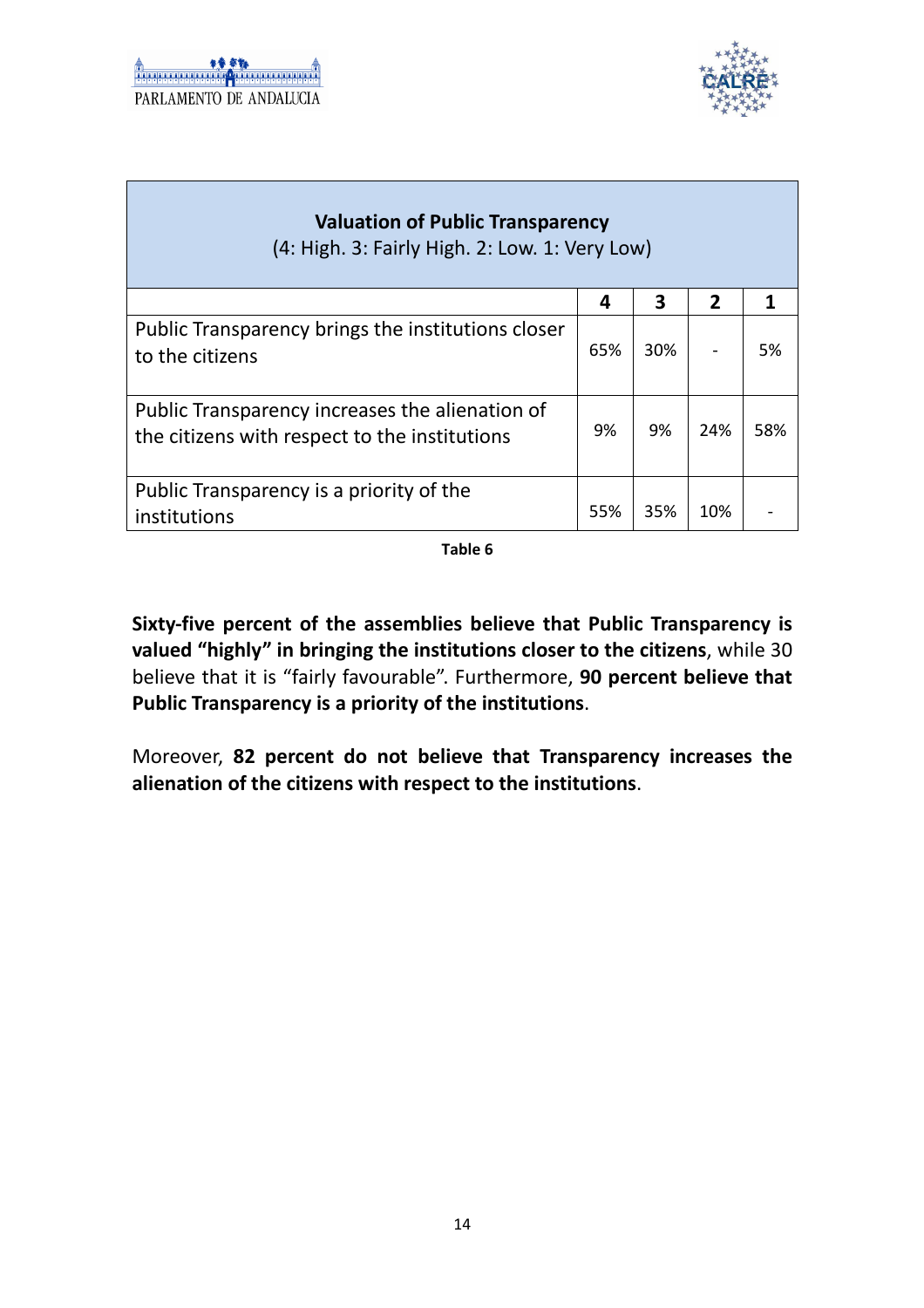

# **PART II. Evaluation of Good Practices in Transparency**

In this section, the parliaments evaluate the initiatives and classify the good practices for the implementation of Public Transparency on the basis of the indicators analysed in the first section.

In each section, a score of 1 to 4 (1 being "very little", 2 "little", 3 "fairly" and 4 "very much") is given to the 24 main indicators from the first section on the basis of their Viability, Cost, Opportuneness, Efficacy, Innovation, Effect in generating proximity with citizens and Regaining citizens' trust.

The final evaluation of the initiatives was calculated as follows:

Final classification: *Scores for Viability + Opportuneness + Efficacy + Innovation + Effect in generating proximity with citizens + Regaining citizens' trust– Cost*.

It should be noted that of the 23 assemblies surveyed, 15 completed this part of the questionnaire, four completed it partially and four left it blank.

With a maximum score of 456 points, the assemblies afforded **the highest score (341 points) to the publication on the Parliament's website of information on Public Transparency**, while the least highly valued initiative was the publication of the political diary of assembly members in their online file (216 points).

It is worthy of note that the parliaments evaluated the availability of a space to request public information in the middle of the ranking of the 24 indicators surveyed (283 points)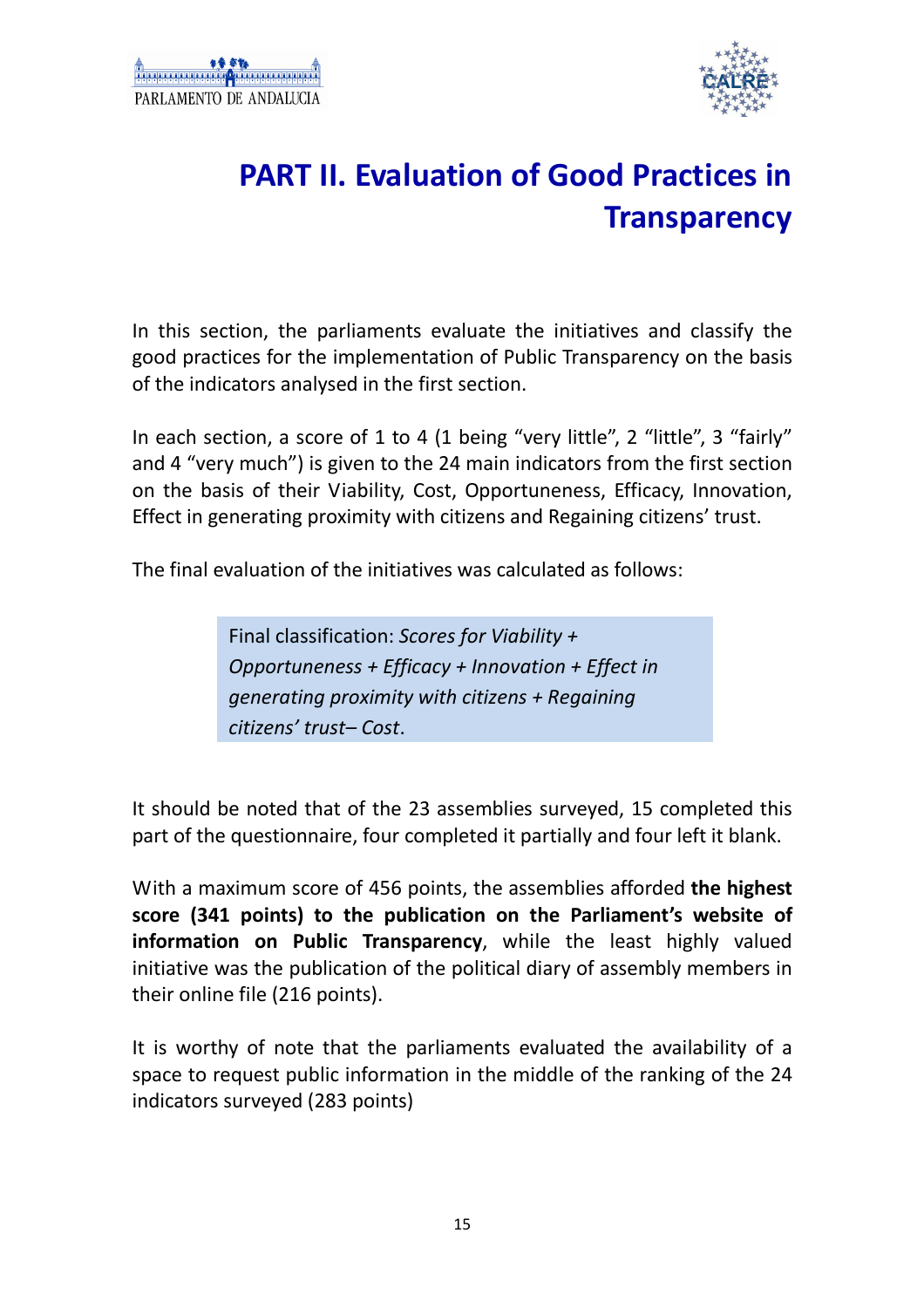

| <b>Visibility of Public Transparency</b>            |       |
|-----------------------------------------------------|-------|
|                                                     | Score |
| Specific space or section on the website devoted to | 313   |
| <b>Public Transparency</b>                          |       |
| Information about Public Transparency on the        | 341   |
| website                                             |       |

#### **Table 7**

| <b>Content</b>                                                             |       |
|----------------------------------------------------------------------------|-------|
|                                                                            | Score |
| Personal file on the assembly members                                      | 322   |
| Initiatives proposed by the member in the online<br>personal file          | 263   |
| Intervention by members in plenary sessions in the<br>online personal file | 280   |
| Parliamentary diary of the members in the online<br>personal file          | 259   |
| Political diary of the members in the online personal<br>file              | 216   |
| E-mail of the members in the online personal file                          | 319   |
| Declaration of assets of the members in the online<br>personal file        | 276   |
| Income tax declaration of the members in the online<br>personal file       | 306   |
| Remuneration of the members in the online personal<br>file                 | 279   |
| Composition and structure of the parliamentary<br>groups                   | 302   |
| Funding of the parliamentary groups                                        | 270   |
| Accounts of the parliamentary groups                                       | 287   |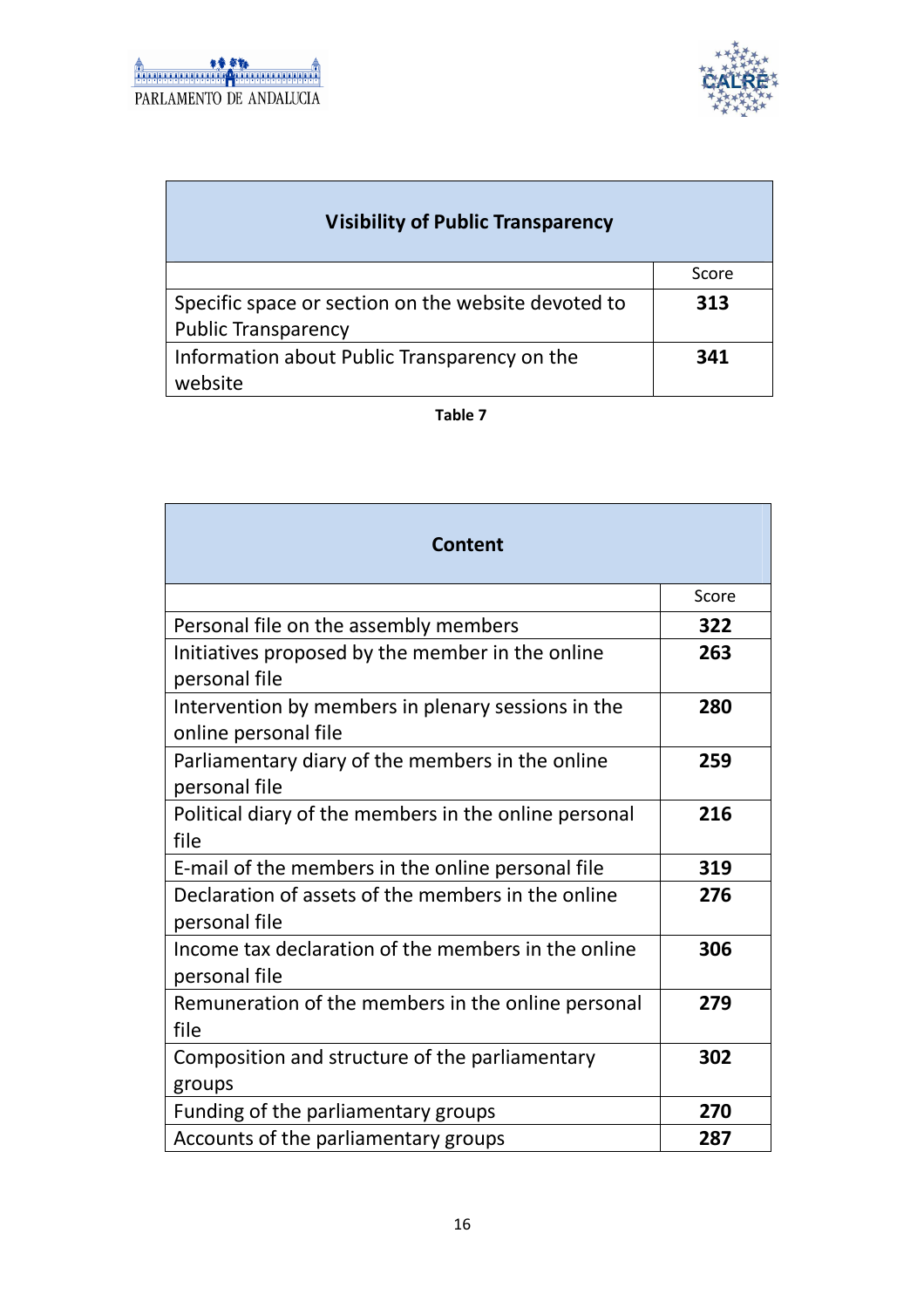

| Public calls for tenders                        | 284 |
|-------------------------------------------------|-----|
| List of current contracts                       | 266 |
| List of minor contracts                         | 272 |
| List of official cars                           | 242 |
| Publication of initial budget                   | 316 |
| Publication of the implementation of the budget | 302 |
| Publication of the liquidation of the budget    | 317 |
| Publication of the evolution of the budget      | 296 |
| Publication of the list of jobs                 | 259 |

**Table 8**

| <b>Requests for Public Information</b> |       |
|----------------------------------------|-------|
|                                        | Score |
| Space to request public information    | 283   |

| . .<br>×<br>۰.<br>۰.<br>× |
|---------------------------|
|---------------------------|

As regards the scores given, **the most highly-valued Public Transparency initiatives**, in descending order, are:

- 1. Information about Public Transparency on the website
- 2. Personal file of the assembly member
- 3. E-mail of the assembly members in the online personal file
- 4. Publication of the implementation of the parliamentary budget
- 5. Publication of the initial budget
- 6. Specific space on Transparency on the website
- 7. Income tax declaration of the members in the online personal file
- 8. Publication of the implementation of the budget
- 9. Composition and structure of the Parliamentary Groups
- 10. Accounts of the Parliamentary Groups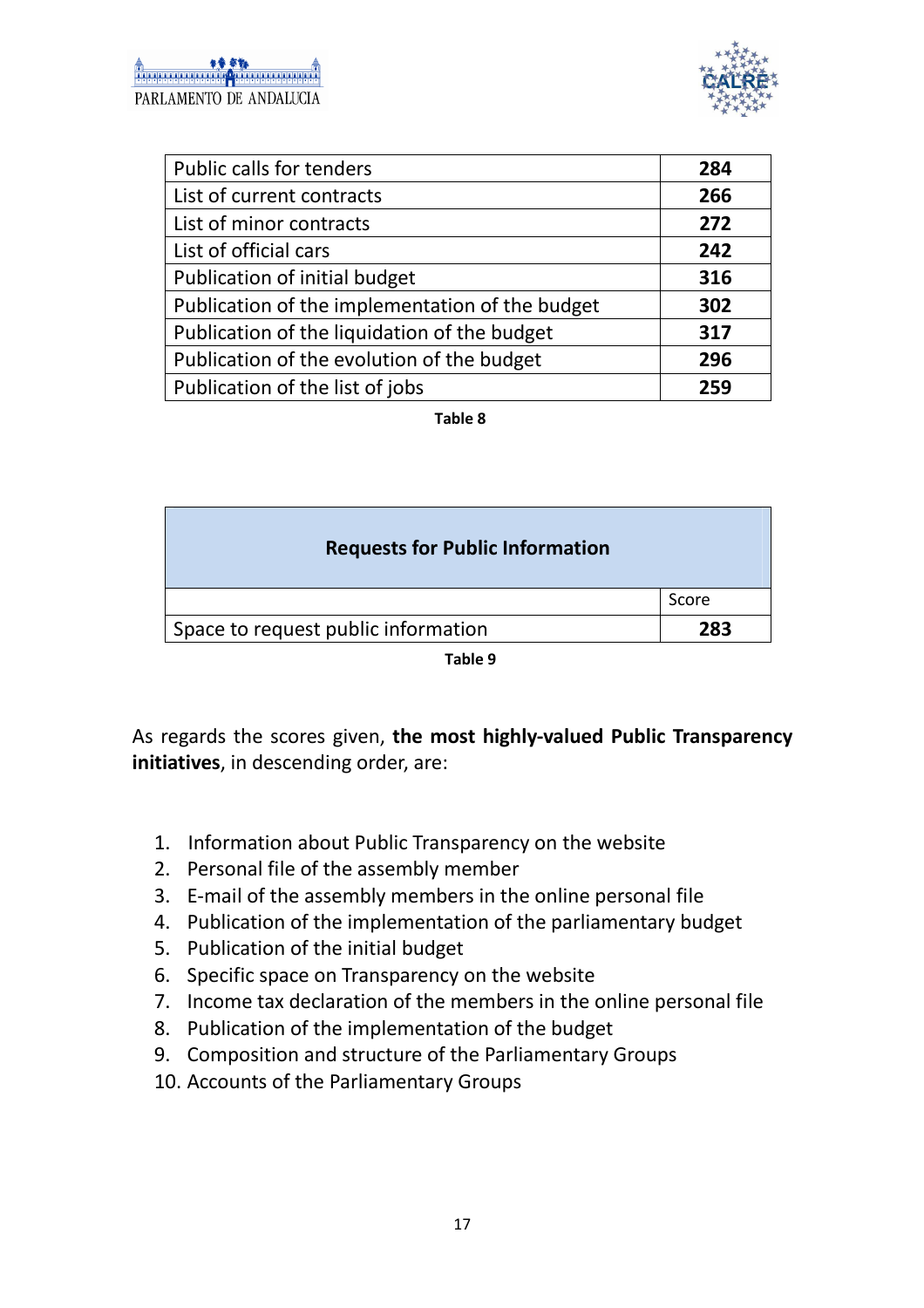

#### **The least highly valued initiatives, on the other hand,** are:

- 20. Initiatives proposed by the assembly member in the personal online file
- 21. List of current contracts
- 22. Publication of the list of jobs
- 23. List of official cars
- 24. Political diary of the members in the online file

After comparing the valuation given to good practices with the indicators in the first section, it can be seen that, with some exceptions, such as the initiatives proposed by the assembly members, the most highly-valued practices are coherent with the Public Transparency information published by the assemblies.

In the same way, one of the least common practices, the publication of the political diary of the assembly members, is also the measure which is least highly-valued by the parliaments surveyed.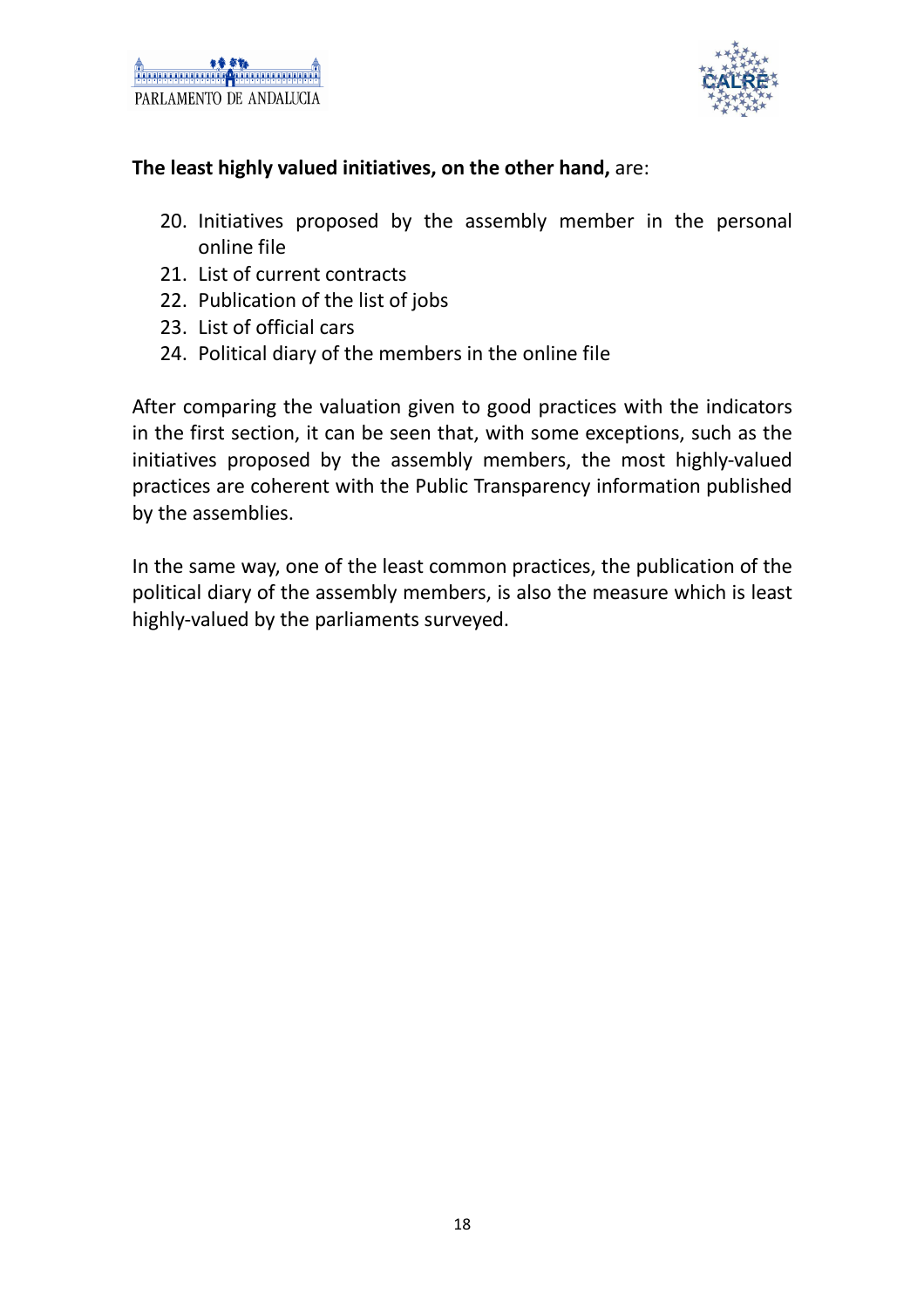

# **PART III. INNOVATIVE PROJECTS AND INITIATIVES IN PUBLIC TRANSPARENCY**

The innovative Public Transparency initiatives and projects of the parliaments and assemblies are described below.

## **Regional Council of Abruzzo (Italy)**

On 28 January 2015, the Three-Year Plan for the Prevention of Corruption 2015-2017 and the Three-Year Transparency Programme 2015-2017 was passed by the Regional Council of Abruzzo, both elaborated by the head of transparency and anti-corruption measures.

This person was assigned responsibility for enforcing vigilance and monitoring commitments in the field of Transparency and was also responsible for ensuring that anti-corruption measures were updated. Each year, the Regional Assembly approves the Three-Year Transparency Programme which regulates the manner in which State laws and regulations on transparency are updated.

In order to enforce the law on Transparency, the website includes a section on Transparency and what is called "Transparent Administration", following the model provided by the ANAC (National Anti-Corruption Authority), which guarantees the quality, updating, accuracy and accessibility of information.

"Transparent administration" offers the citizens information, data and documents about the regional activity of the Assembly, assembly members, personnel of the organisation and its services and functions. Furthermore, information is published about the parliamentary groups, their composition, personnel and accounts.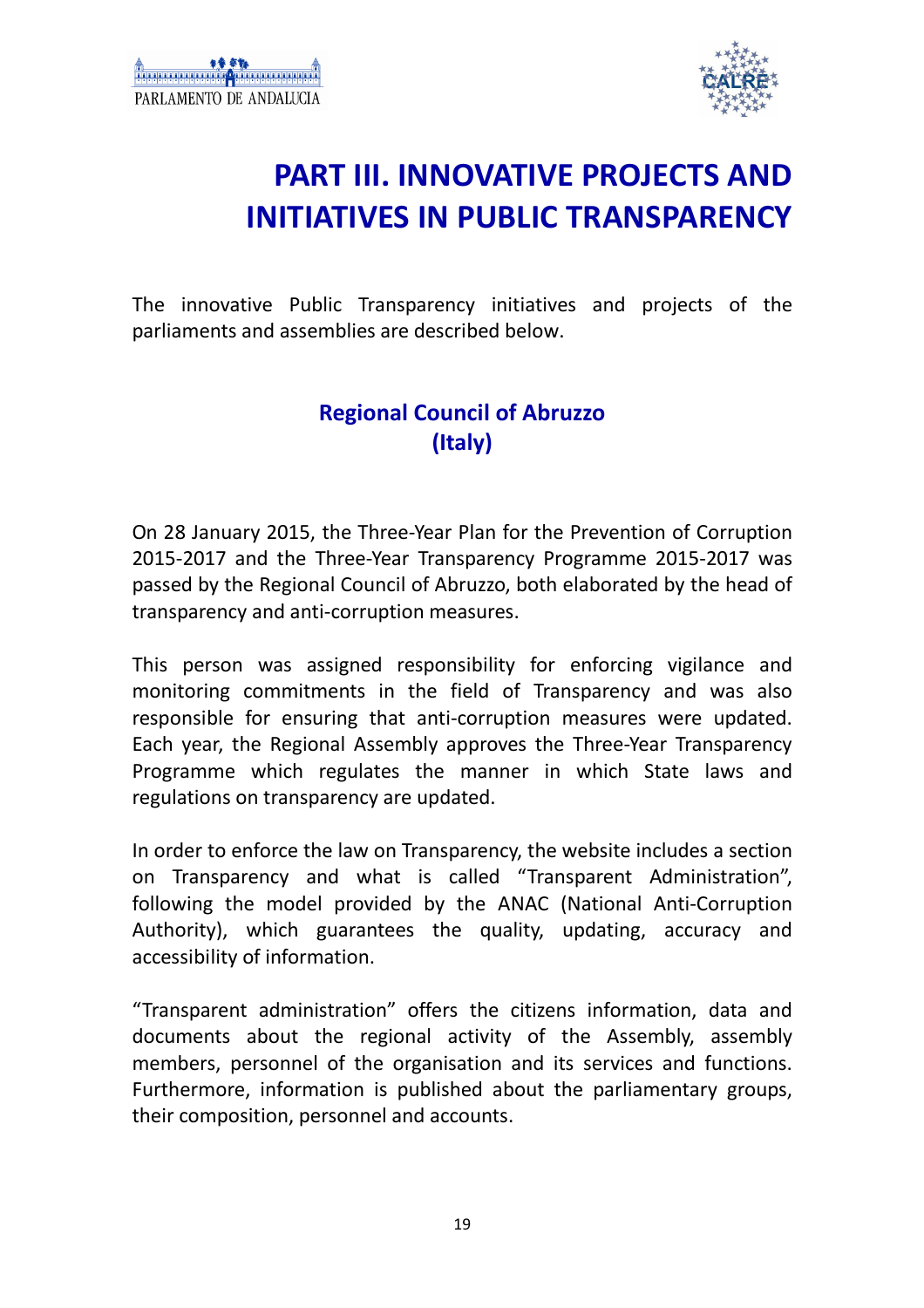

Together with the obligatory information, the "Transparent Administration" offers further information in order to enhance Transparency. For example, all management action is published in full, even though this is not required by law.

Using the channels and means provided, citizens can report cases of corruption and maladministration. This foments a positive interaction with the citizen.

A transparency and corruption section has also been created on the website where citizens can find the laws and regulations related to the "Civic Access" institute.

"Civic Access" allows citizens to monitor the actions of the administration, the fulfilment of transparency obligations, the objectives of the administration and the right to an appropriate use of public resources. Access is free and does not require justification.

### **Andalusian Parliament (Spain)**

The Andalusian Parliament has laid down the objective of the continuous improvement of Public Transparency. The leading exponent of this objective is the Transparency Portal of the Andalusian Parliament, which was launched in late 2014, in compliance with state and regional legislation on Transparency.

The Transparency Portal is offered as an instrument for the dissemination of information about the activity of the institution and aims, among other objectives, to contribute to an improvement of citizens' trust in the Parliament and of its public image in general.

The Portal is structured in five main areas of information offering Active Publicity, including data about the Members, Parliamentary Groups, Administrative Procurement, the Parliamentary Budget and Parliamentary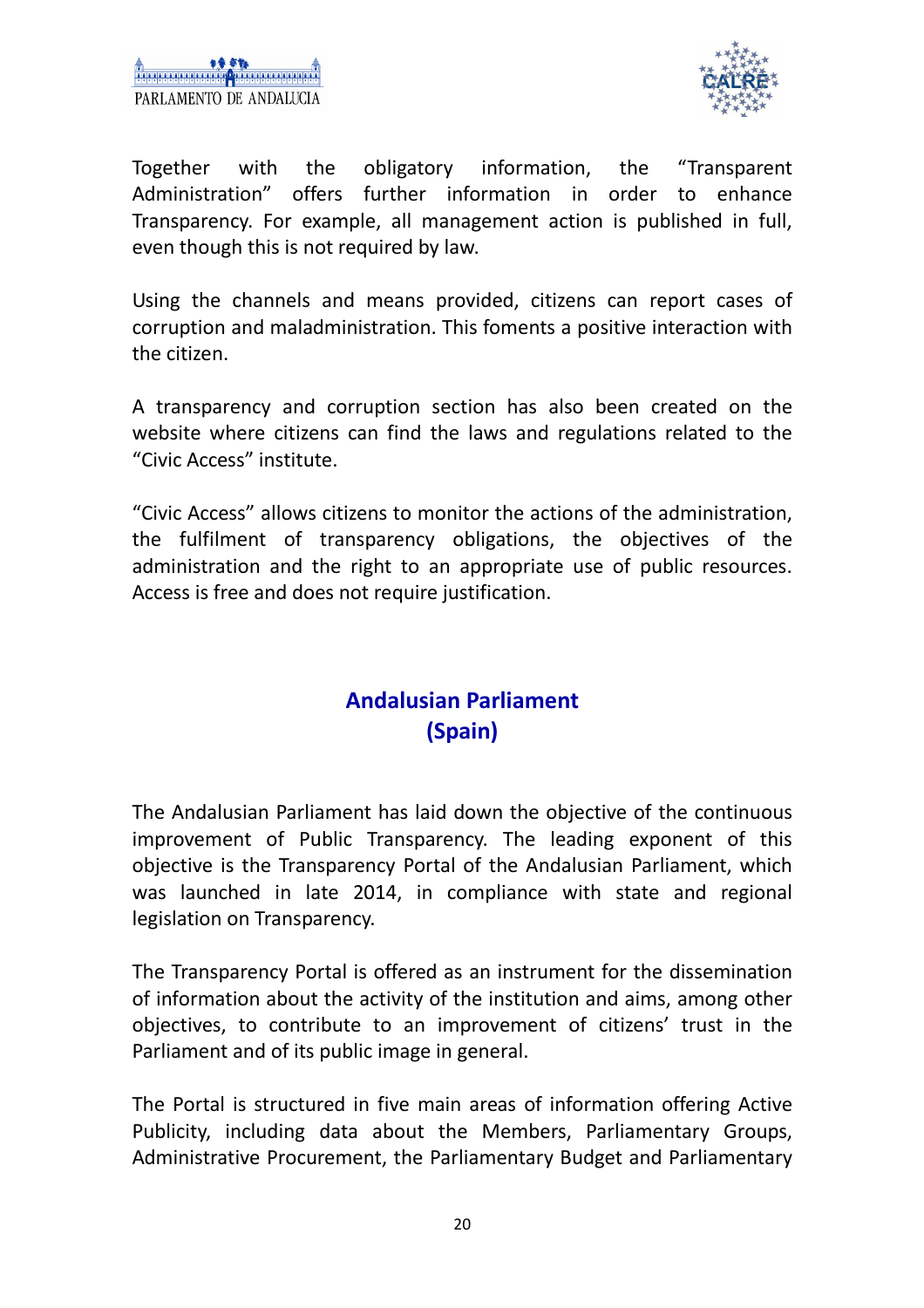

Personnel.

There is also a specific space where the citizens can request public information about the regional parliament, as well as an FAQ section.

The information offered in the Transparency Portal, as well as the specific space on the website, is also available and accessible transversely in other sections of the website of the Andalusian Parliament, in an attempt to facilitate access to information.

The data on the Transparency Portal are subject to continuous updating and the citizens are informed of this in the "Latest News" section of the Portal and highlighted on the homepage of the Andalusian Parliament website.

In parallel to the launch of the Transparency Portal, and in order to facilitate its management, the Transparency and Member Assistance Unit was established, in coordination with the rest of the Parliament's services, to take responsibility for the updating of the information and respond to the citizens' requests for information.

The Andalusian Parliament modified its Rules in order to adapt the regulations to the new Transparency contents.

## **Parliament of Cantabria (Spain)**

The Parliament of Cantabria was classified in March 2014 by Transparency International as the most transparent of all of the Parliaments in Spain, including the Congress and Senate, with an overall score of 98.8 points out of 100.

The standout projects are numerous and varied, with the following being worthy of note: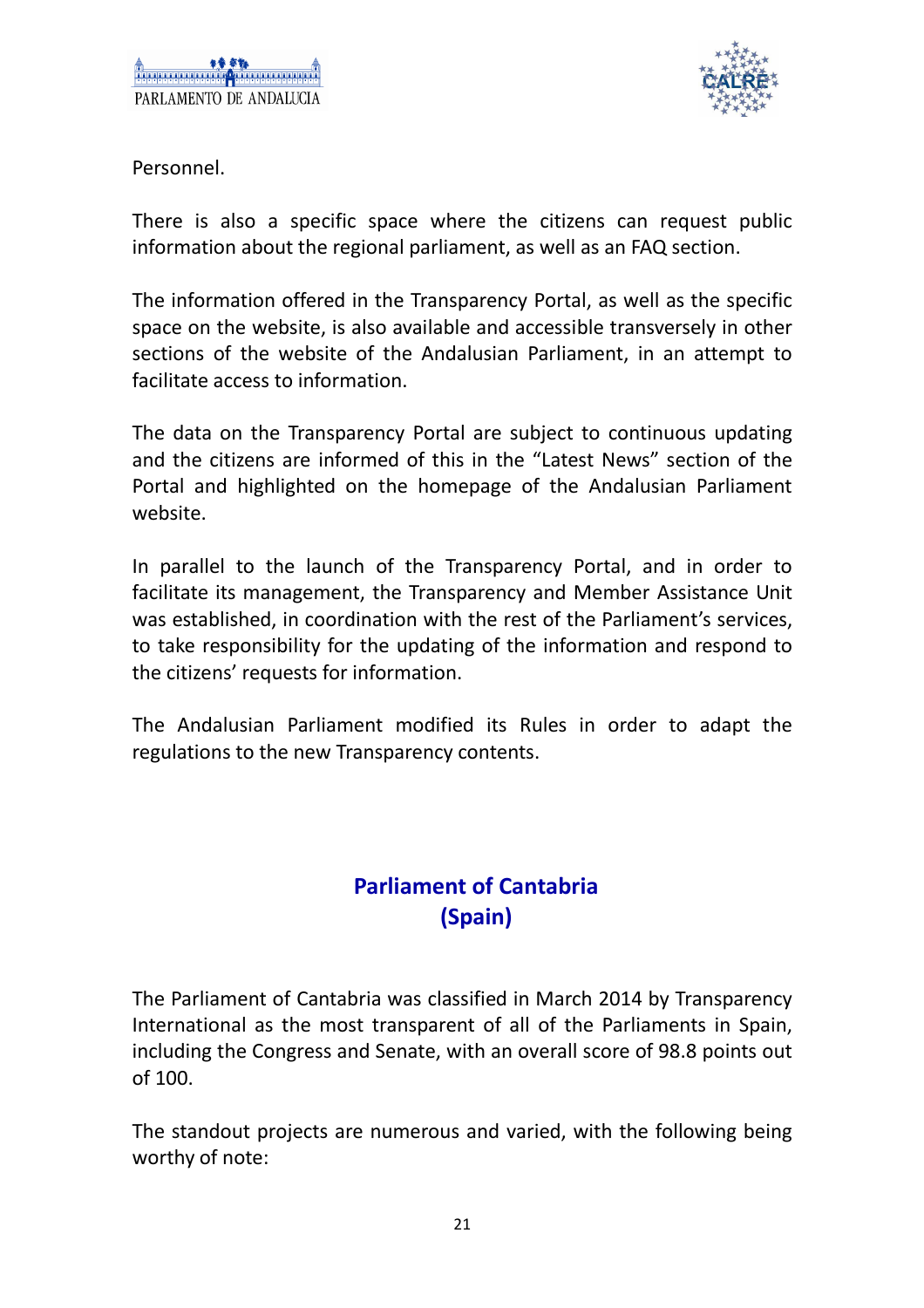

 The **TRANSPARENCY SPACE**, a singular element of our own on our website, offers complete, detailed information about important issues including: Organisation, rules and functioning; Public Participation; Activities (parliamentary, institutional, cultural, etc); comprehensive economic information.

 The **SCHOOL OF DEMOCRACY** platform, an online tool on our website offered to all of the school students who make educational visits to our Parliament, including educational material differentiated by level (Primary and Secondary), about the Parliament and representative democracy.

**OPEN PARLIAMENT**, by means of which the general public can participate in the debate over proposed Laws that are being enacted in the Parliament, submitting their opinions and proposals to the Members and Parliamentary Groups.

 Presence on the **MAIN SOCIAL NETWORKS** (Twitter, Facebook, Google+, Instagram, Flickr, Foursquare, LinkedIn) as a prime means of being in contact with the citizens, especially with new audiences, with permanent 24/7 interaction.

## **Regional Council of Friuli Venezia Giulia (Italy)**

The objectives of the Legislative Assembly of Friuli Venezia Giulia include the improvement of the quality of the legislation enacted and to guarantee maximum transparency in the regulations in order to allow citizens to enjoy better control over the exercise of legislative power.

The database of regulations is kept permanently updated and can be consulted free of charge. Every year, the Legislative Assembly draws up a document analysing the quality of the regulations passed by the Assembly. The regulations on Transparency have improved in recent years.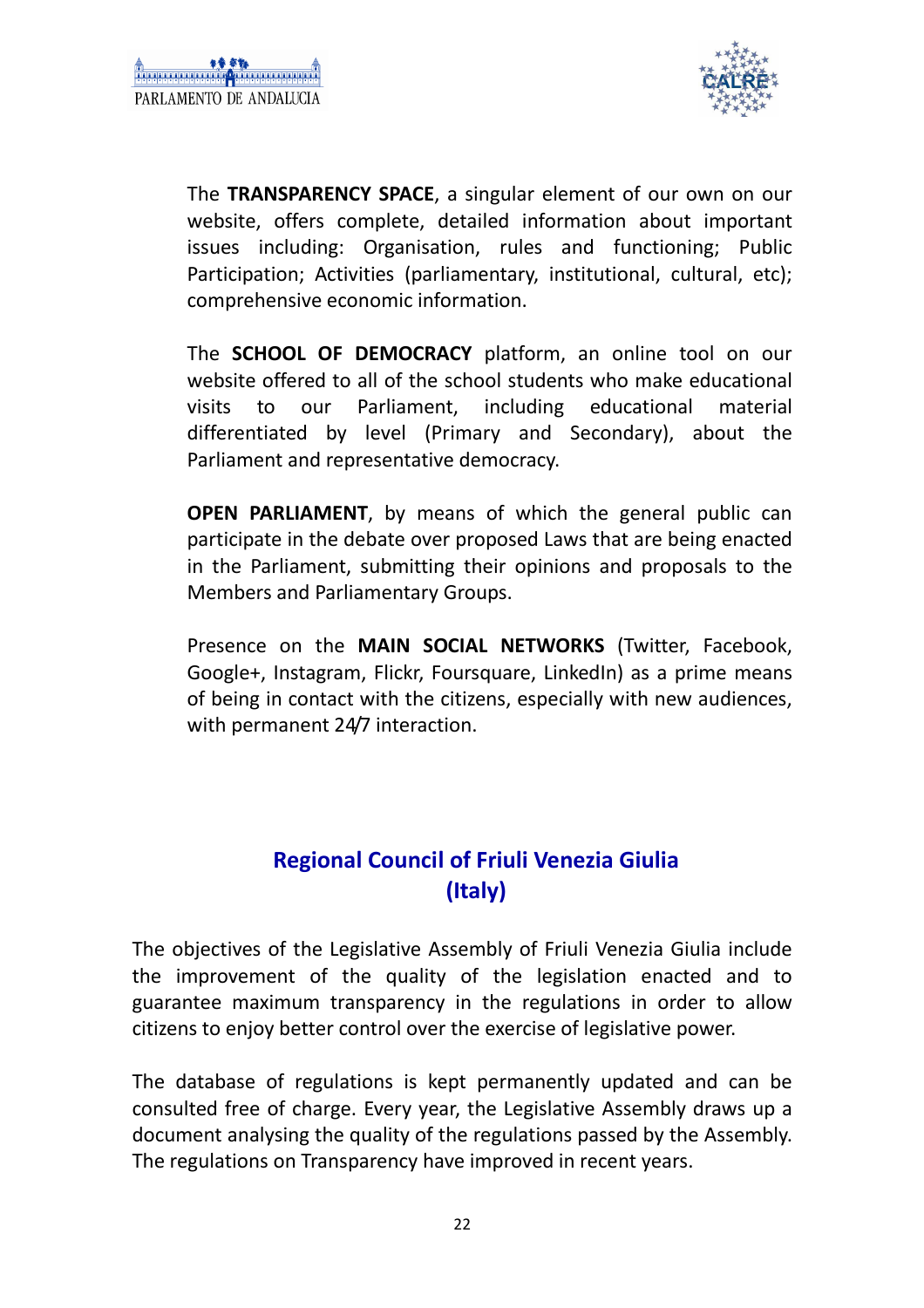

Law 150/2009 was modified by Law 33/2013, which reformed the regulations on publicity and transparency requirements to be met by the Public Administration and underlines that transparency must be conceived as the full accessibility of the activities of government as a precondition in order to offer the best possible services to the citizens.

The most relevant measure adopted under our legislation is the "citizens' right of access". This right may be demanded when an act, document or any other information has not been published when it should have been. Any citizen may exercise the "citizens' right of access" free of charge. The public administration must respond to the request within a deadline of 30 days.

Each year, the Regional Council of Friuli Venezia Giulia adopts a "three-year transparency and integrity programme" which contains the initiatives and activities designed to guarantee the growing transparency demanded of public administrations.

## **Regional Council of Molise (Italy)**

The Public Transparency Project of the Regional Council of Molise has involved the development of a mobile device application (iOS and Android). The information platform, at an initial stage, includes the following sections: Organisation, News, Minutes of individual meetings of the Council; Information about Council Members and their interventions; Notifications to allow immediate updates.

The platform is structured so as to facilitate access to data on the Regional Council website, data on the actions of the Regional Council and data about laws.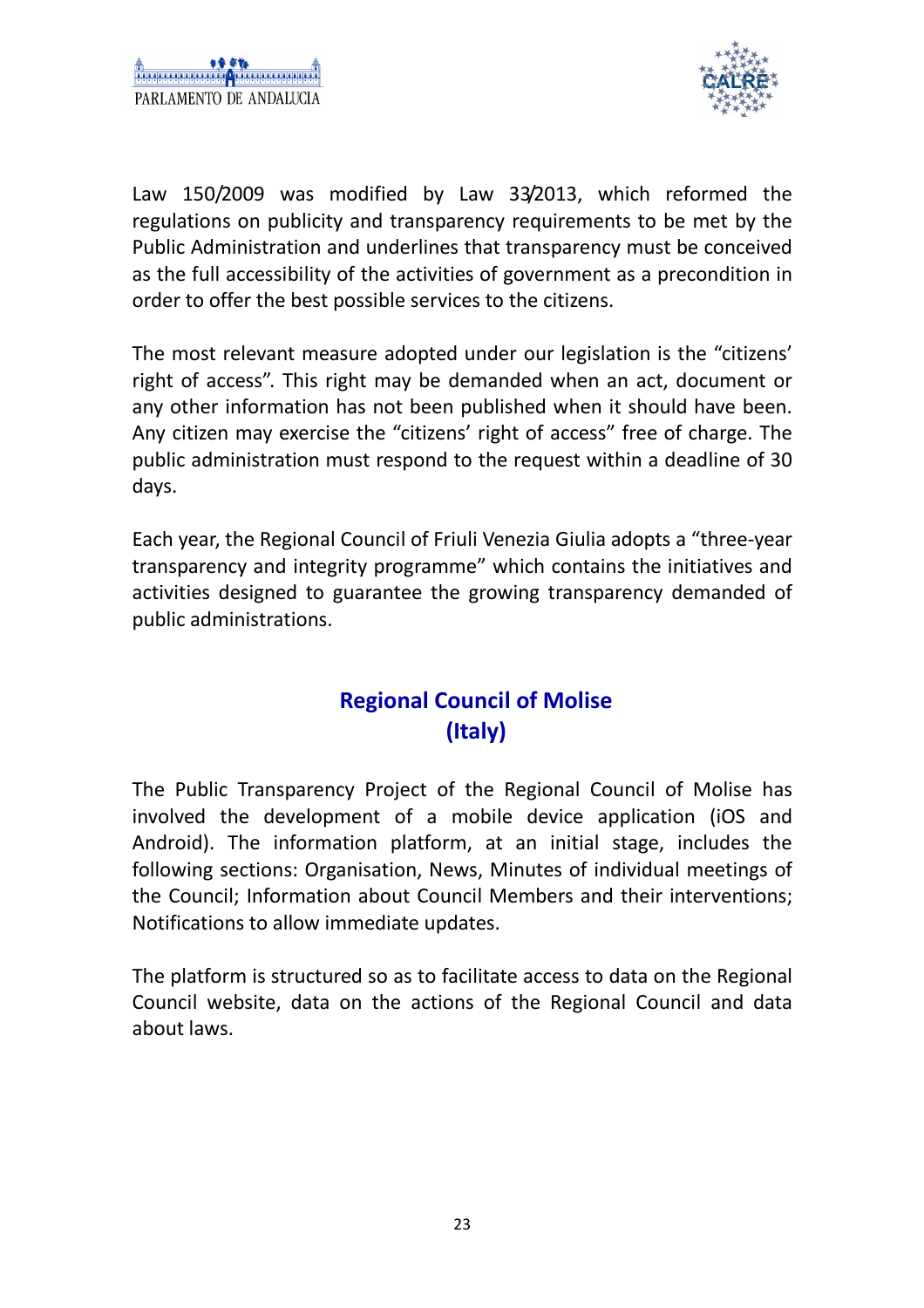

### **Parliament of the Basque Country (Spain)**

Since the launch of its website, and as a working concept and an objective for information, the Basque parliament has set up an integrated system of transparency linked to Parliamentary files (the "Glass Cube" Theory).

The systems that have been put in place allow both the personnel of the institution and the parliamentarians to help citizens to access all of the original documents, the entire process and all of the steps during processing. This way of working has made the processing of all case files completely transparent. Furthermore, proprietary tools for the segmentation of information and subscription to issues and initiatives (Zabalik) and participation tools (Parte Hartu, ADI!, ADI!Bakea), ensure that the citizens are not simply informed, but that they can interact with the Basque Parliament.

The institution has always opted for transparency and this was reflected in the Regulations of the Basque Parliament (November 2012).

#### *Article 108*

 1. The Basque Parliament guarantees maximum transparency in its activities.

 2. All citizens shall have the right to access parliamentary documents. To this end, Parliament shall create a registry of Parliamentary documents for public access. The documents published in the Official Gazette of the Basque Parliament and in the Record of Proceedings and in the databases of Parliamentary documents and initiatives shall be directly accessible by means of Internet or electronic communication networks. Other Parliamentary documents which are not directly accessible by these means shall be provided by prior written request.

#### *Article 109*

 The Bureau of the Chamber shall take the opportune measures so that citizens can enjoy telematic access to the documents related to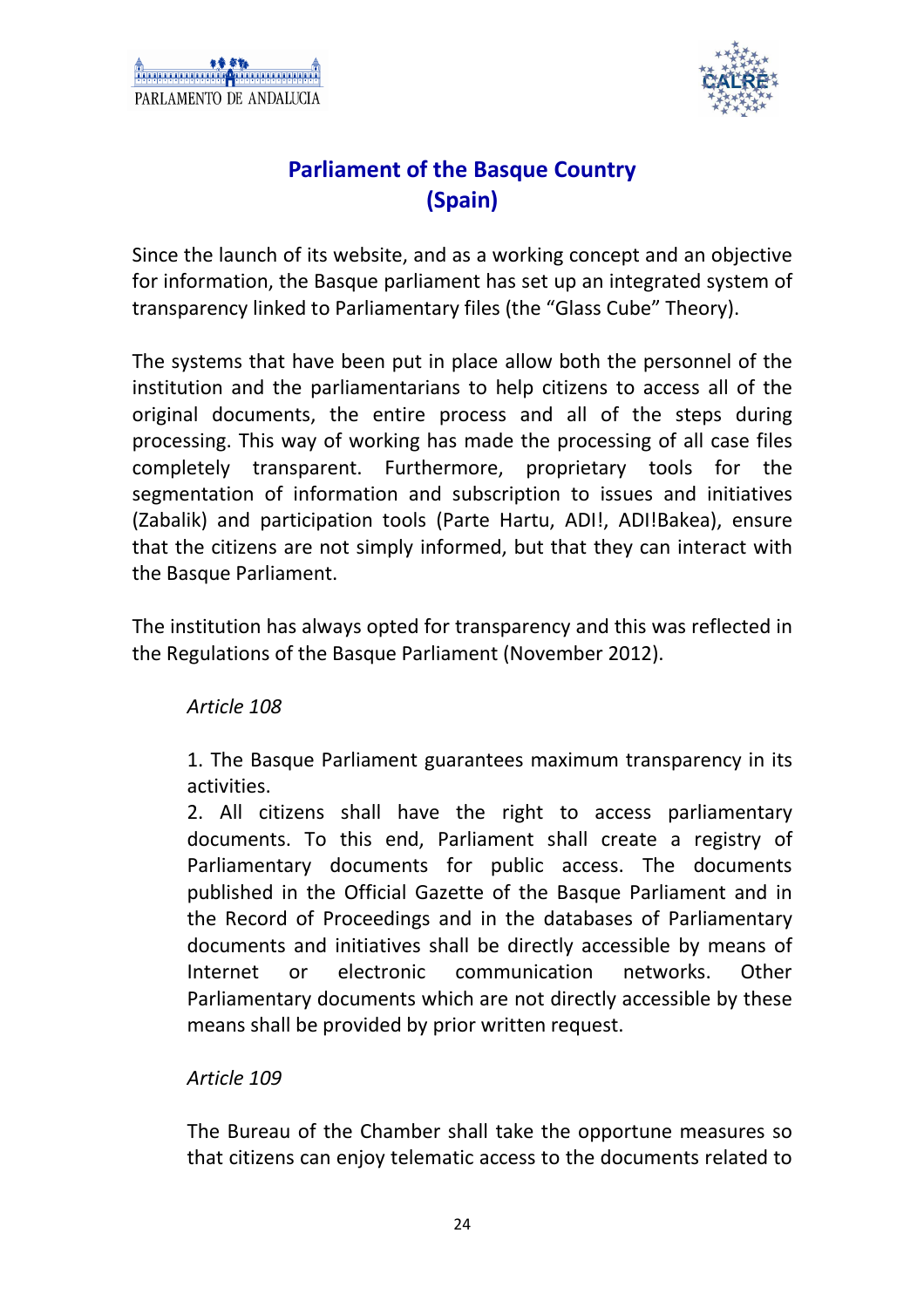

the initiatives being processed in the Parliament and so that they might monitor the process. In the same way, it shall establish procedures to facilitate contact between citizens and parliamentarians. In order to facilitate this transparency process:

 a) Access to documentation must guarantee that written documents are included in the case files of each initiative and are available within a period of not more than two days from the moment they are formally accepted for processing or complete any stage of the procedure. In the same way, audio and visual files must be included in the digital case files within a period of not more than three days.

 b) There shall be procedures which facilitate the search for information by the citizens, to which end statistical information and catalogues of the case files shall be offered, broken down by content or type. In the same way, the search tools of the databases referring to Parliamentary activity shall be published on the Internet.

 c) Telematic mechanisms shall be established to enable citizens to monitor any initiative which might be of their interest. The citizens who are interested shall have the right to be informed, at least weekly, of the latest news regarding the processing of the initiatives or issues in question.

 d) Updated files shall be published on the parliamentarians working in the Chamber. From these files, there shall be access both to the initiatives they have proposed and the interventions they have made.

 e) There shall be a live broadcast service of plenary sessions on Internet. The audio soundtrack shall be available in the official languages.

 f) A notification system shall be established to allow citizens interested in specific initiatives to receive information by electronic means regarding the date and the body which is processing the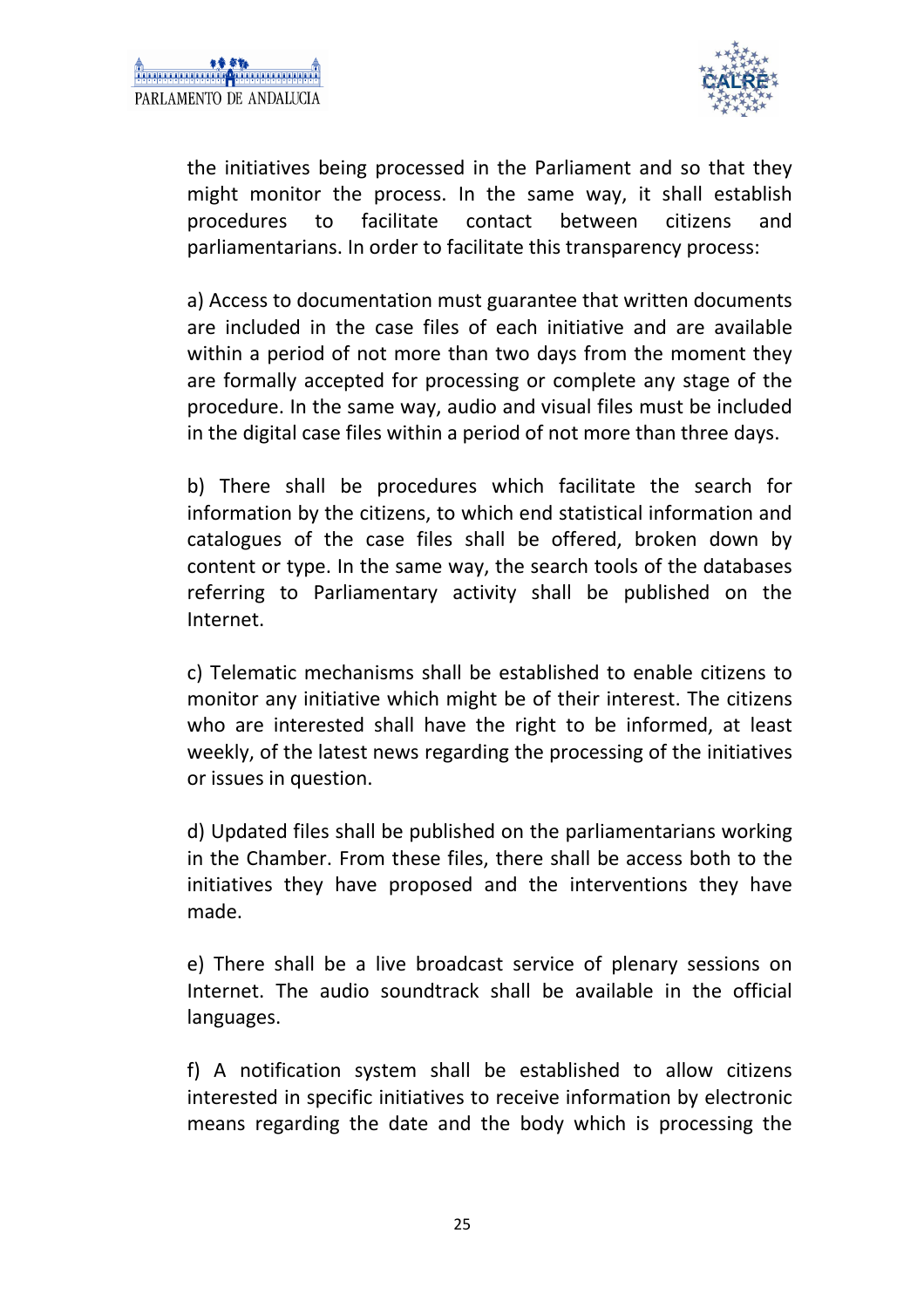

initiative. This notification shall allow access to the complete case file of the initiative in question.

 *Article 110* 

 The space devoted to participation on the website of the Basque Parliament shall also be accessible so that any citizen may publicly make suggestions and contributions and be informed of the results of same.

The institution is continuing to develop new spaces to provide a transparency portal as laid down in the 2013 Law. This space will be operative in December 2015, together with an adaptation of the website to the new concepts incorporated with Open Data.

## **Regional Council of Piedmont (Italy)**

The Regional Council of Piedmont has applied the regulations in force regarding Public Transparency, in particular D. LEG. n ° 33 / 2013.

#### **Legislative Assembly of Emilia Romagna (Italy)**

In recent years, since 2011, this Assembly has taken the decision to devote part of its website to Transparency. Since then, it has published information about members, their salaries, the budget of political groups and the entire budget used for political affairs.

All of this was implemented before the national legislation was passed and it was established as an obligation of all public administrations.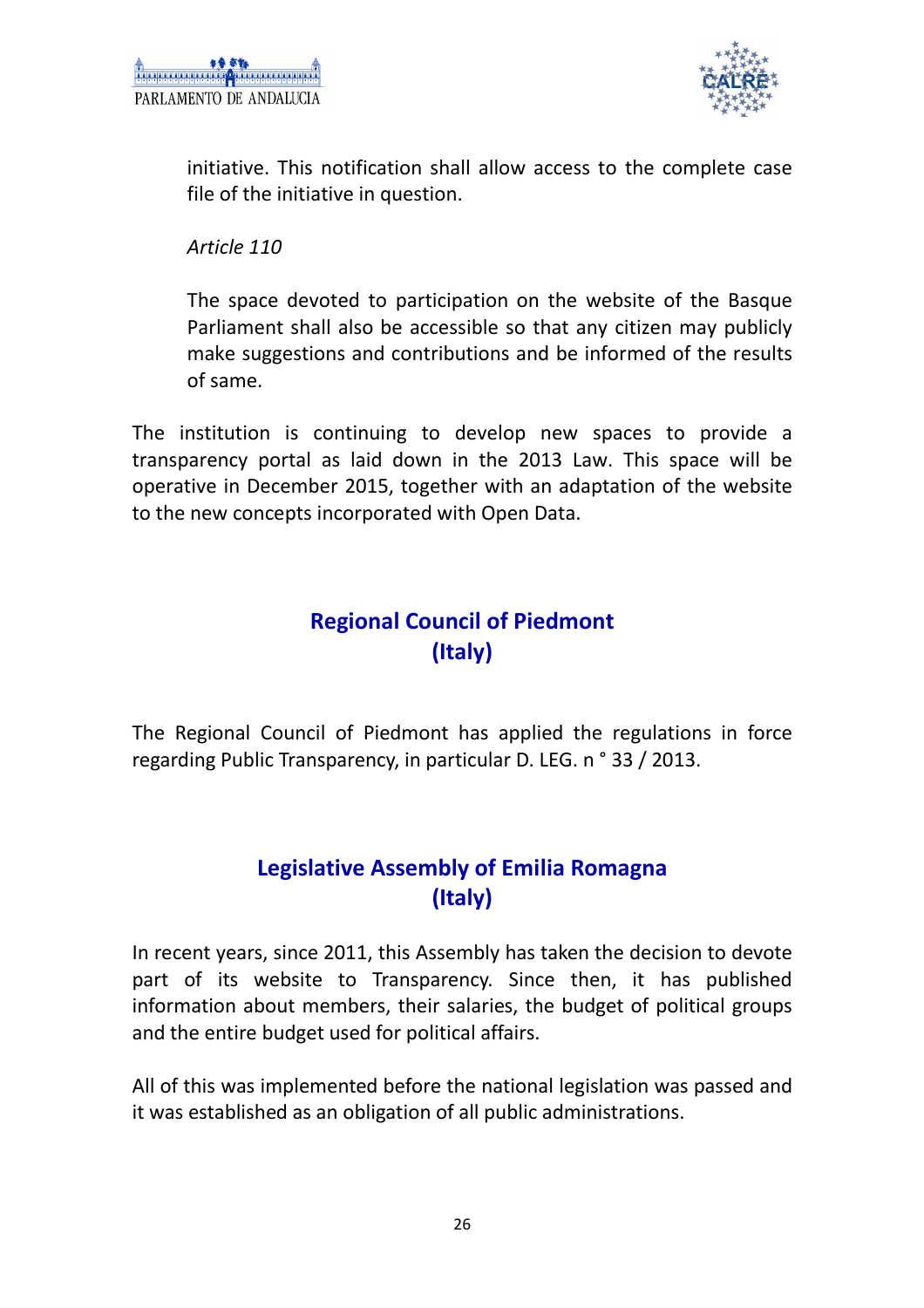

It has also developed a specific section on the website which provides budgetary information to the media.

### **Parliament of La Rioja (Spain)**

This Parliament underlines the innovation that has come with the launch in 2014 of the Transparency window.

## **Parliament of Salzburg (Austria)**

While implementing the EU regulations on public sector information (PSI Directive, the Environmental Information Directive), the State of Salzburg has taken numerous measures and adopted provisions to improve Public Transparency.

In the field of budgetary transparency:

- > The State Budget and Accounts are available to the public.
- > By law, recently acquired financial instruments must be reported annually to the Regional Parliament.
- > By law, the State Court of Auditors scrutinises the annual budget report. Its results are public.

As regards the transparency of party funding:

> Party funding must be submitted to the State Court of Auditors, whose report is public and is debated in parliament.

### **Regional Council of Tuscany (Italy)**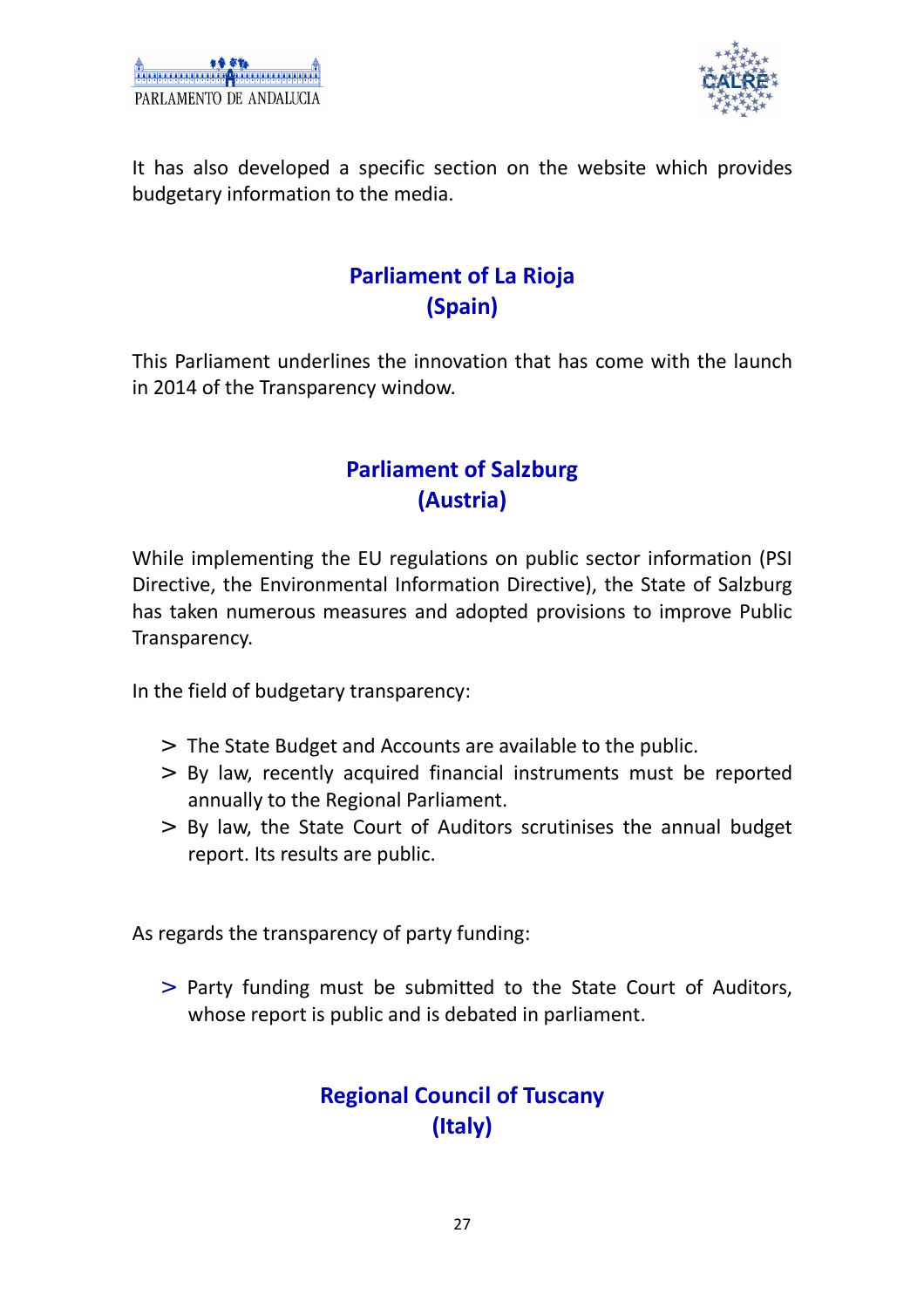

With the regional law of 6 November 2012, nº 6, on the "Rules on public councillors of the Registry and regional ministers - Changes to I.R. 61/2012", the region of Tuscany has created a registry of public directors and regional ministers, of which the Council of Regional Ministers and the Regional Council of Commissioners are responsible for the independence of the sections, to guarantee the electronic publication of information on their respective institutional websites, which is expressed in a clear, structured manner and is constantly updated.

For some time, in fact, there had been a need to increase the transparency of institutional activities and to make all of the information and data on the activities of their representatives available to the citizens on institutional websites.

The accessibility of the data on the elected bodies and their work constitutes the basis for the smooth running of the institutions and represents the application of the principle of transparency, the basis for a good relationship with the public and with public opinion. The websites which afford everyone the opportunity to access information is one of the practical applications of these principles.

In 2015, the Regional Council of Tuscany modified the Regional Law of 6 November 2012, nº 61, to adapt it to the provisions introduced under National Legislative Decree nº 33/2013, on the "Reorganisation of provisions applicable to information requirements, transparency and the dissemination of information by public authorities."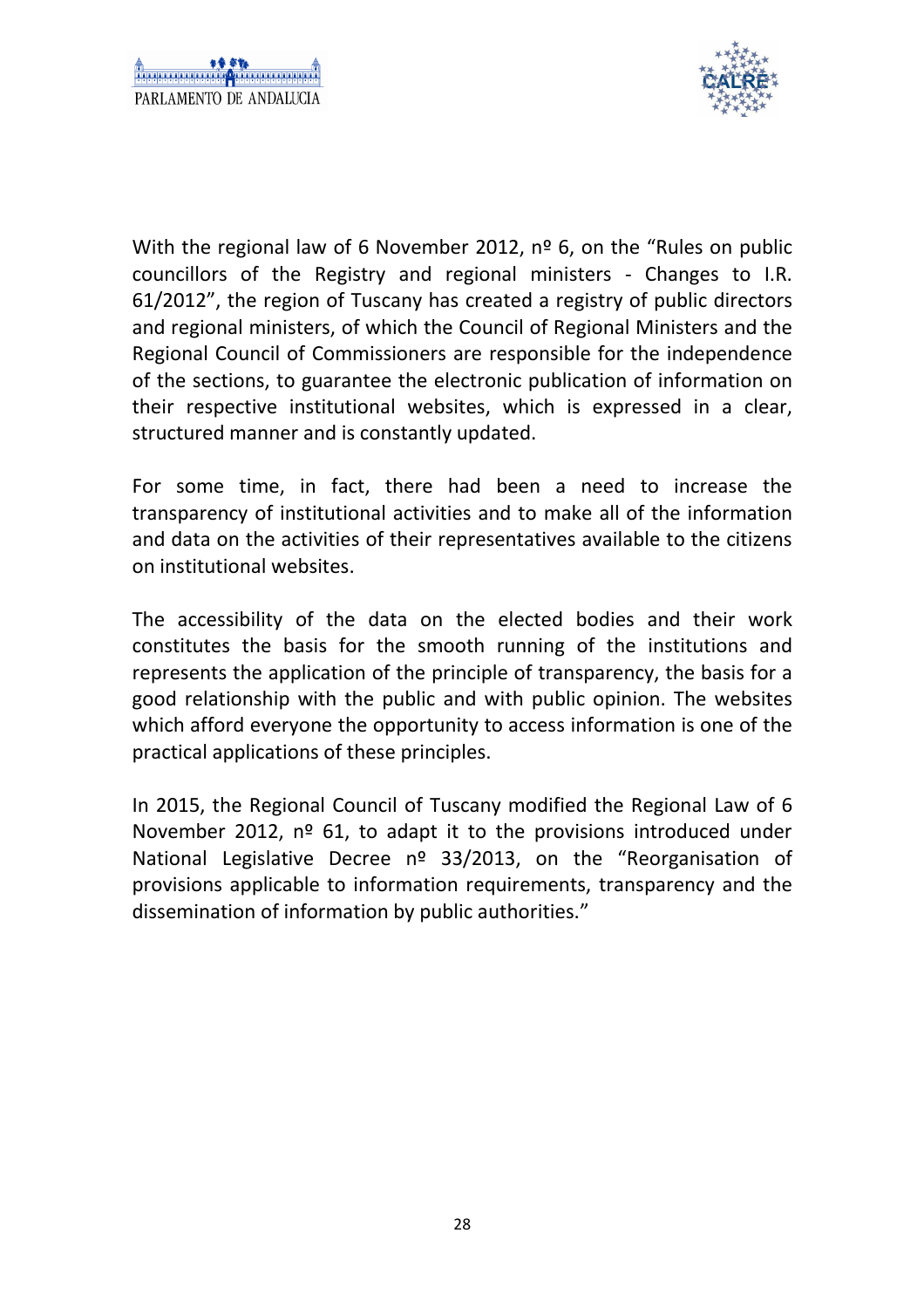| PARLAMENTO DE ANDALICIA |  |  |
|-------------------------|--|--|



## **Walloon Parliament (Belgium)**

In parallel to the specific Public Transparency information included on the website, the Walloon Parliament provides additional information in press releases with data about the plenary sessions.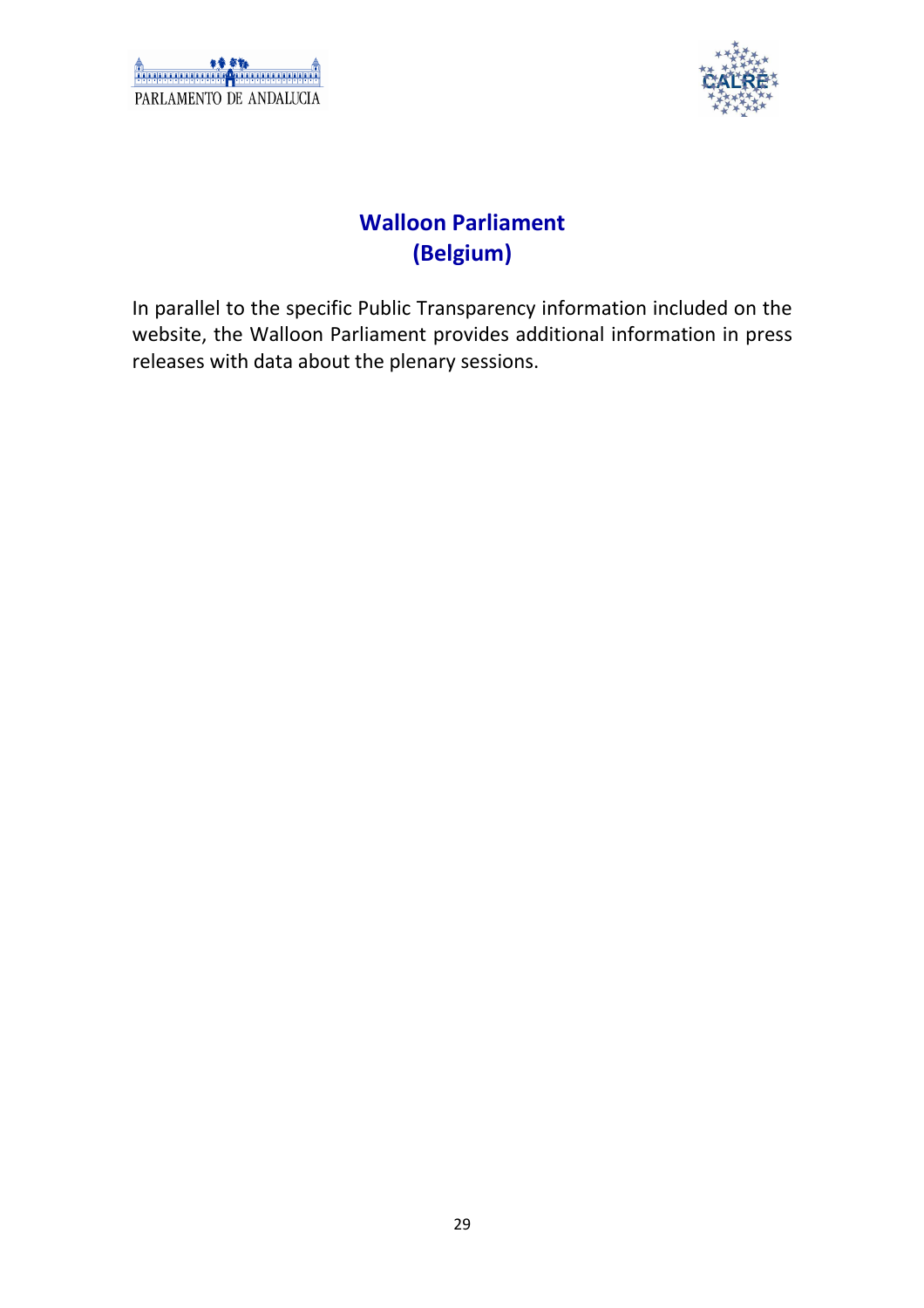

# **CONCLUSIONS**

The responses of the 23 European regional legislative assemblies and parliaments which have participated in the study portray institutions which are committed to Public Transparency, with a high degree of implementation and development which runs in parallel to the enactment and application of regulations and legislation on Transparency in their respective countries and regions.

In this regard, the proactive attitude of the regional assemblies in the field of Active Publicity must be underlined, that is, in publishing detailed information about the institution, its activity, the parliamentary representatives and budget management. Thus, 80% of the Parliaments have a specific area dedicated to Public Transparency on their websites and 70% have personnel dedicated to Transparency.

As regards the content, an outstanding feature is the information provided about parliamentarians (members' files, functions, initiatives and remuneration), Parliamentary Groups, the budget of the institution and its personnel. Indicators in these areas are all above 80%.

Likewise, the parliaments comply with another of the requirements of Public Transparency by providing the mechanisms necessary for the citizens to request public information from the institution (75% of the sample surveyed).

However, less information is provided about the parliamentary and political diaries of assembly members or about the list of minor contracts.

It should be highlighted that the assemblies show coherence as regards the relationship between the information that they publish and that which they consider of greatest value in the exercise and promotion of Public Transparency.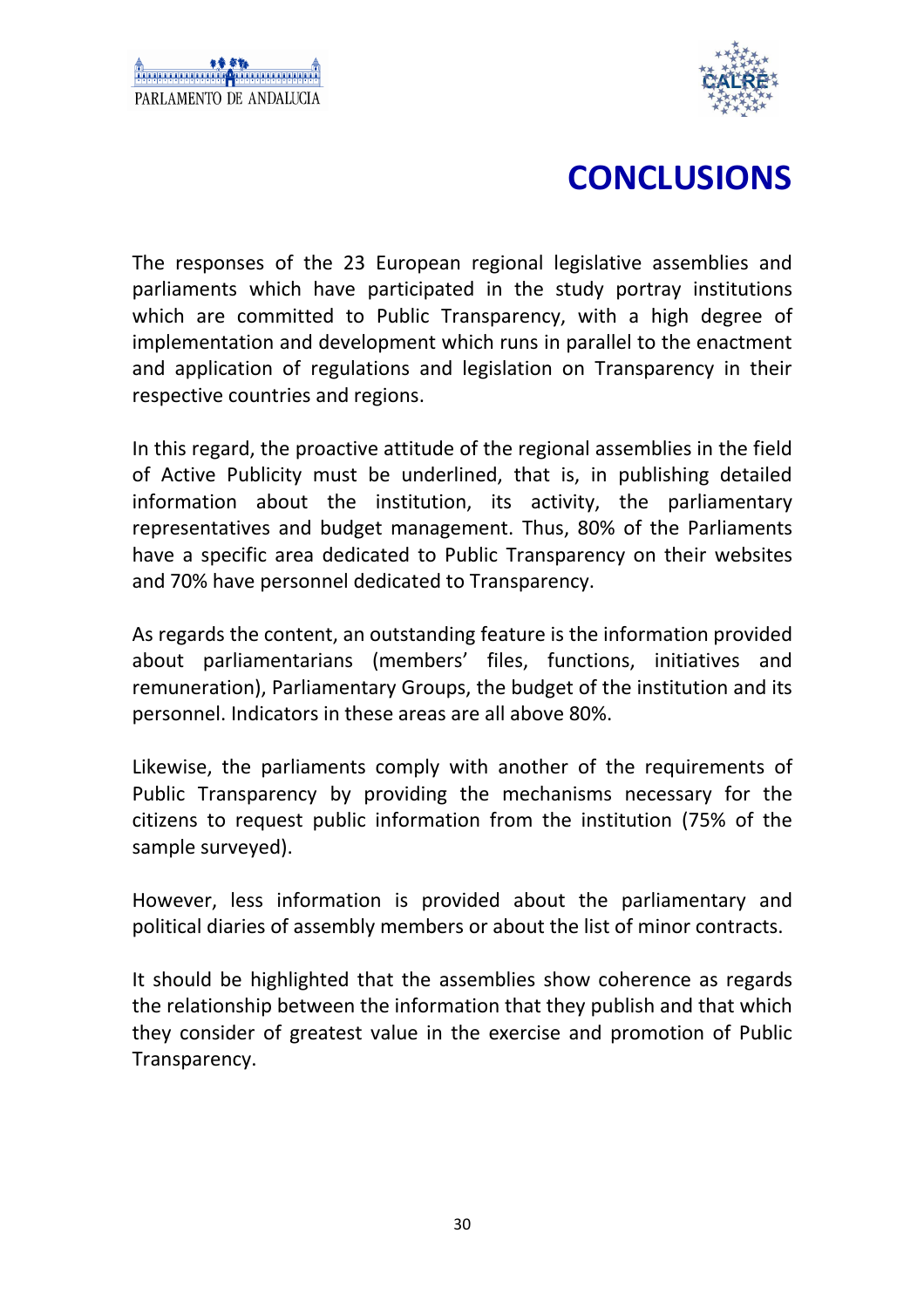

As can be seen from the second part of this report, the most highly-valued Public Transparency initiatives, in descending order, are:

- 1. Information on Public Transparency on the website
- 2. Personal file of the assembly members
- 3. E-mail of assembly members in the online personal file
- 4. Publication of the implementation of the parliamentary budget
- 5. Publication of the initial budget
- 6. Specific space on Transparency on the website
- 7. Income tax declaration of assembly members in the online personal file
- 8. Publication of the implementation of the budget
- 9. Composition and structure of the Parliamentary Groups
- 10.Accounts of the Parliamentary Groups

In all cases, with the exception of the accounts of Parliamentary Groups, the assemblies apply these good practices.

In contrast, the least-valued initiatives are:

- 20.Initiatives proposed by the assembly member in the personal online file
- 21.List of current contracts
- 22.Publication of a list of jobs
- 23.List of official cars
- 24.Political diary of the assembly members in the online file

Again, there is coherence, except in the case of the initiatives proposed by the assembly member, between the least-valued items and the information which is provided least on the assembly websites.

The third part of the study, on Innovative Transparency Projects of the assemblies, evidences their commitment to continuous improvement and updating of the means that promote Public Transparency, with the establishment, among other measures, of control mechanisms to ensure that the institutions comply with the regulations.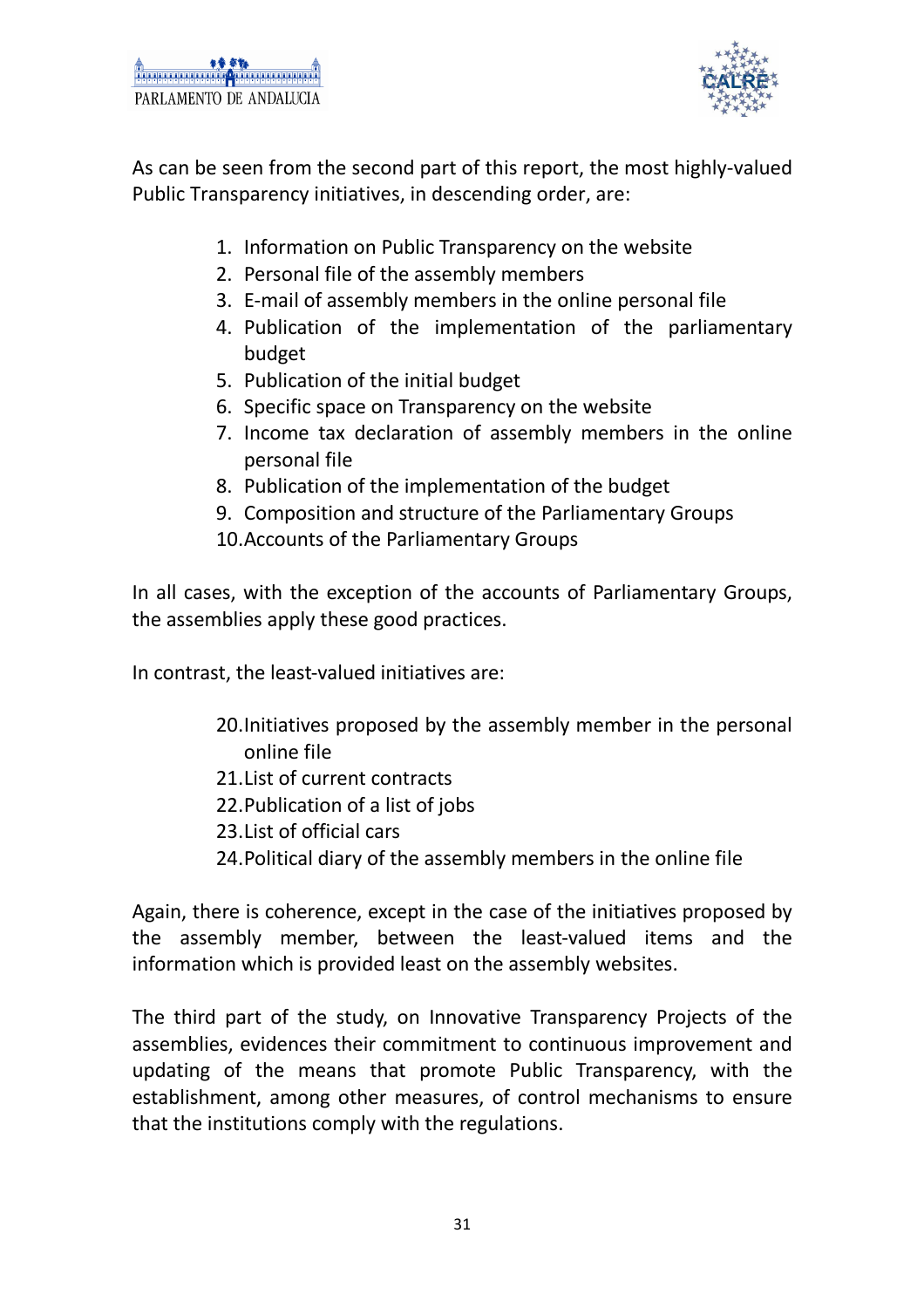



It can be said, therefore, that Public Transparency, understood to mean the full accessibility of the activities of the parliaments, is today a reality among CALRE members, which have incorporated Transparency into their daily activity, by their own conviction.

The regional parliaments, then, agree that Public Transparency is the ideal means to regain the citizens' trust in the institutions and in their representatives, bringing them closer to the public. For this reason, 90% of those surveyed consider it a priority for their institutions.